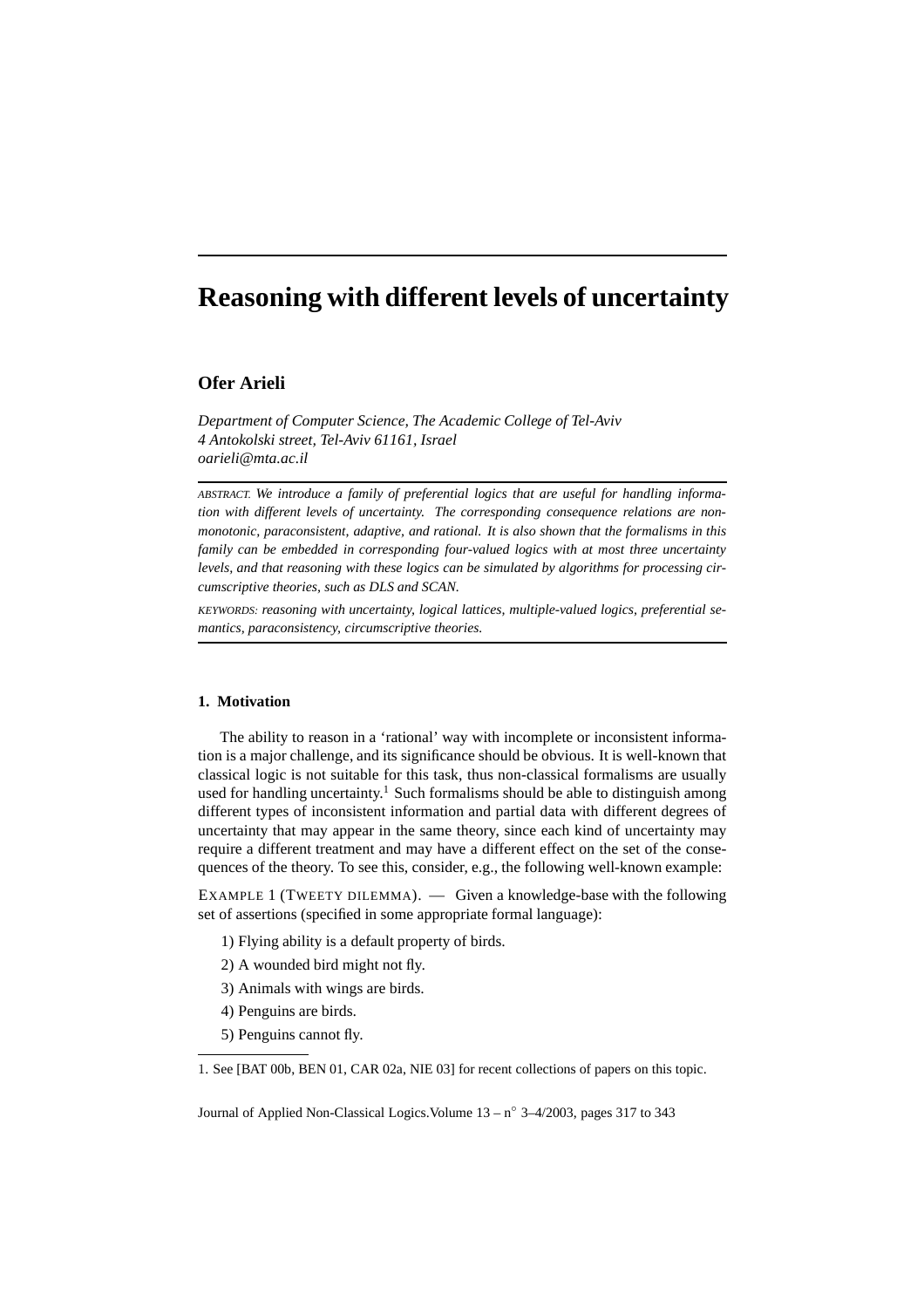Suppose, further, that it is known that Tweety is a penguin, and that Fred is a wounded animal with wings. This knowledge-base contains conflicting evidence regarding the flying abilities of Tweety and Fred: Tweety is a penguin, therefore it is a bird, and since most of the birds can fly, one concludes that Tweety probably flies. On the other hand, since penguins cannot fly, and since Tweety is a penguin, one has also a good reason to believe that Tweety cannot fly. Note that the latter conclusion is stronger than the former, since it is based on a strict rule (*all* the penguins cannot fly) rather than a default assumption. Indeed, most of the formalisms for such theories conclude (or indicate with high certainty) that Tweety can fly, despite the contradictory data.

The case of Fred is more problematic, as the evidence in favor of concluding that Fred flies and the evidence against this conclusion seem to be more 'balanced': normally, one would conclude that Fred can fly (since it has wings and so it is a bird). However, we also know that it is wounded, and so the injury might prevent this ability (as assertion (2) above suggests). It follows, then, that there is a contradictory evidence about whether Fred can fly. This contradiction stems from the partial information about Fred's injury and the consequences of this injury.

As the example above shows, it is often natural and reasonable to attach different levels of uncertainty to different assertions. This kind of information may be used, for instance, by algorithms for consistency restoration, since data with higher degree of inconsistency may be treated (i.e., eliminated) first (see, e.g., [DUB 94, BEN 95]). A proper method of 'grading' uncertain information w.r.t. inconsistent and/or incomplete theories is also vital for many paraconsistent formalisms<sup>2</sup>, in which the criteria for drawing conclusions is the robustness of the premises, i.e., the degree of certainty that the premises indeed hold (see, e.g., [ARI 98b, BAT 98, BAT 00a, ARI 02b]).

In this paper we consider a framework that supports these kinds of considerations, and allows to reason with different levels of uncertain information. We show that the logics that are obtained are nonmonotonic, paraconsistent [COS 74], adaptive in the sense of Batens [BAT 98, BAT 00a, BAT 02], and rational in the sense of Lehmann and Magidor [LEH 92]. It is also shown that for each one of these formalisms there is a logically equivalent four-valued logic with at most three different levels of uncertainty. These logics can be simulated by algorithms for processing circumscriptive theories, such as DLS [DOH 97] and SCAN [OHL 96].

The rest of this paper is organized as follows: in the next section we introduce our framework and define the corresponding family of consequence relations for reasoning with graded uncertainty. In Section 3 we give a characterization theorem for this family in terms of four-valued semantics. Then, in Section 4 we show several properties of the underlying formalisms, and in Section 5 we consider some computational aspects of the corresponding reasoning process. In Section 6 we conclude.<sup>3</sup>

<sup>2</sup>. I.e., reasoning processes that do not become trivial in the presence of inconsistency. See [CAR 02b] for a review of such systems.

<sup>3</sup>. This paper is a revised and extended version of [ARI 03a].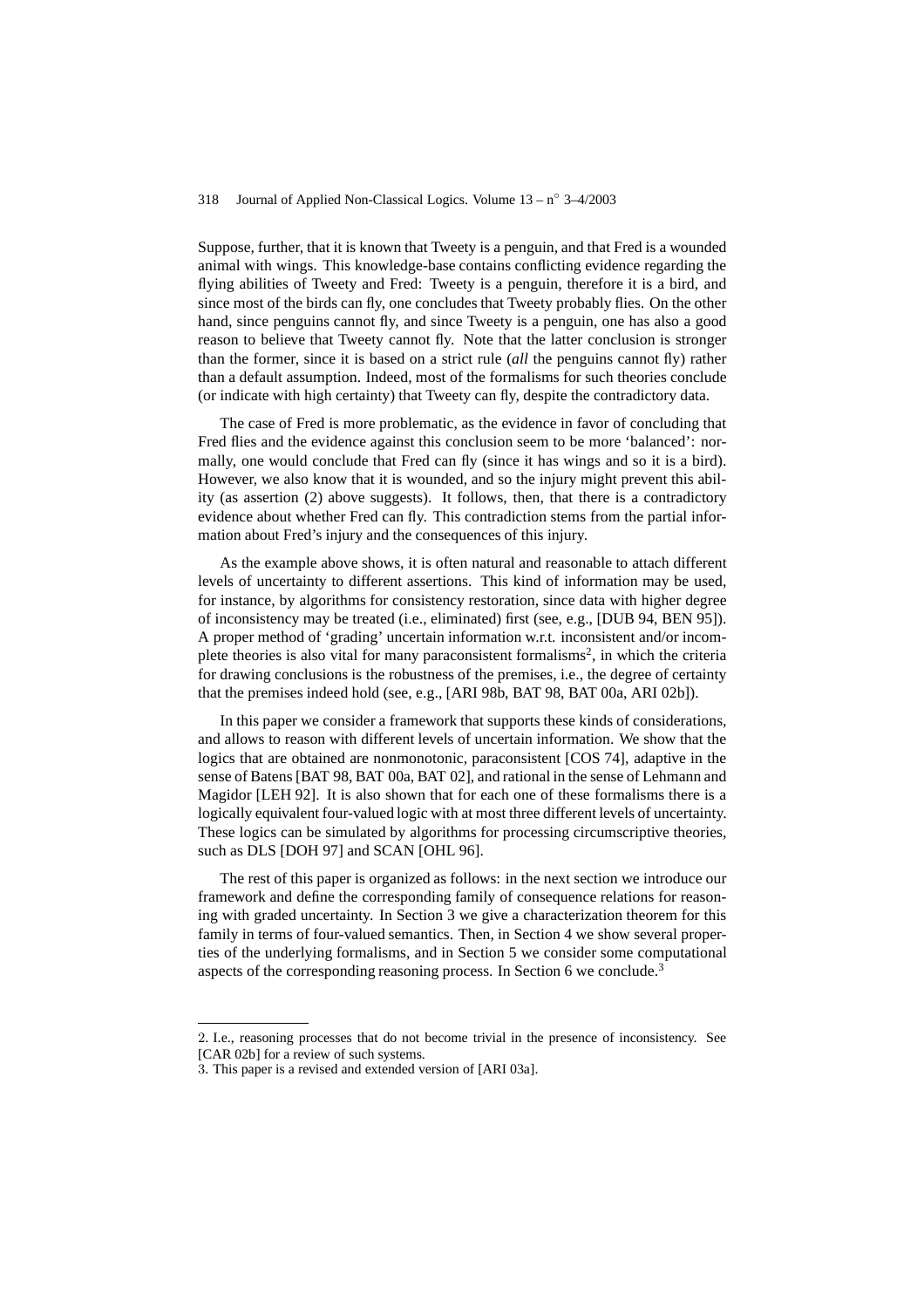#### **2. The framework**

#### **2.1.** *Logical lattices and their consequence relations*

It is well-known that classical logic is not suitable for reasoning with incomplete and inconsistent data. For instance, classical logic is not *paraconsistent* [COS 74], that is: everything classically follows from an inconsistent theory, and therefore it is not possible to draw, in a non-trivial way, plausible conclusions from such theories.

In order to overcome these shortcomings of classical logic and properly handle uncertainty, we turn to multiple-valued logics. This is a common approach that is the basis of many formal systems (see [AVR 02] for a recent survey), including systems that are based on fuzzy logic [HÁJ 98], probabilistic reasoning [PEA 89], possibilistic logics [DUB 94], annotated logics [SUB 90, KIF 92], and fixpoint semantics for extended/disjunctive logic programs (see, e.g., [LUK 01, ARI 02a], and a survey in [DAM 98]). In most of the approaches mentioned above, and here as well, the truth-values are arranged in a lattice structure. In what follows we shall denote by  $\mathcal{L} = (L, \leq)$  a bounded lattice that has at least four elements: a  $\leq$ -maximal element and a ≤-minimal element that correspond to the classical values (denoted, respectively, by t and f), and two intermediate elements, denoted by  $\top$  and  $\bot$ , that may intuitively be understood as representing two basic types of uncertainty: inconsistency and incompleteness (respectively). As usual, the meet and the join operations on  $\mathcal L$  are denoted by  $\land$  and  $\lor$ . In addition, we assume that  $\mathcal L$  has an involution operator  $\neg$  (a 'negation') such that  $\neg t = f, \neg f = t, \neg T = T, \neg \bot = \bot$ . We denote by D the set of the *designated values* of  $L$  (i.e., the set of the truth values in  $L$  that represent true assertions). We shall assume that D is a prime filter<sup>4</sup> in L, s.t.  $\top \in \mathcal{D}$  and  $\bot \notin \mathcal{D}$ . A pair  $(\mathcal{L}, \mathcal{D})$  is called *logical lattice* [ARI 99].

EXAMPLE 2. — The smallest logical lattice, denoted  $FOUR$ , is shown in Figure 2 (left). This is the algebraic structure behind Belnap's well-known four-valued logic [BEL 77a, BEL 77b], and it will play an important role here as well (see Section 3).  $FOUR$  consists of the four basic elements of logical lattices, among which two are designated:  $\mathcal{D} = \{t, \top\}$ . The other structure shown in Figure 2 is  $\mathcal{NINE}$ ; it may be viewed as an extension of  $FOUR$ , which is useful, e.g., for default reasoning (and so  $dt$  may be attached to formulae that are 'true by default',  $bt$  may represent belief that is 'biased' for  $t$ , etc.). This lattice depicts three main levels of uncertainty: incomplete data  $(\perp)$ , inconsistent data  $(\top)$ , and a middle level of uncertainty  $(m)$ . The latter kind of uncertainty may correspond to contradictory default assumptions, so it could be retracted when further information arrives. The decision whether to view  $m$ as designated is one of the differences between the two logical lattices that  $NTN\mathcal{E}$ induces, namely  $(\mathcal{N} \mathcal{I} \mathcal{N} \mathcal{E}, \{t, bt, \top\})$  and  $(\mathcal{N} \mathcal{I} \mathcal{N} \mathcal{E}, \{t, dt, bt, bf, m, \top\})$ .

As logical lattices may be infinite, it is possible to consider structures with arbitrarily many different levels of inconsistency. Consider, e.g., the logical lattice  $(L, \mathcal{D})$ ,

<sup>4.</sup> In particular,  $t \in \mathcal{D}$  and  $f \notin \mathcal{D}$ .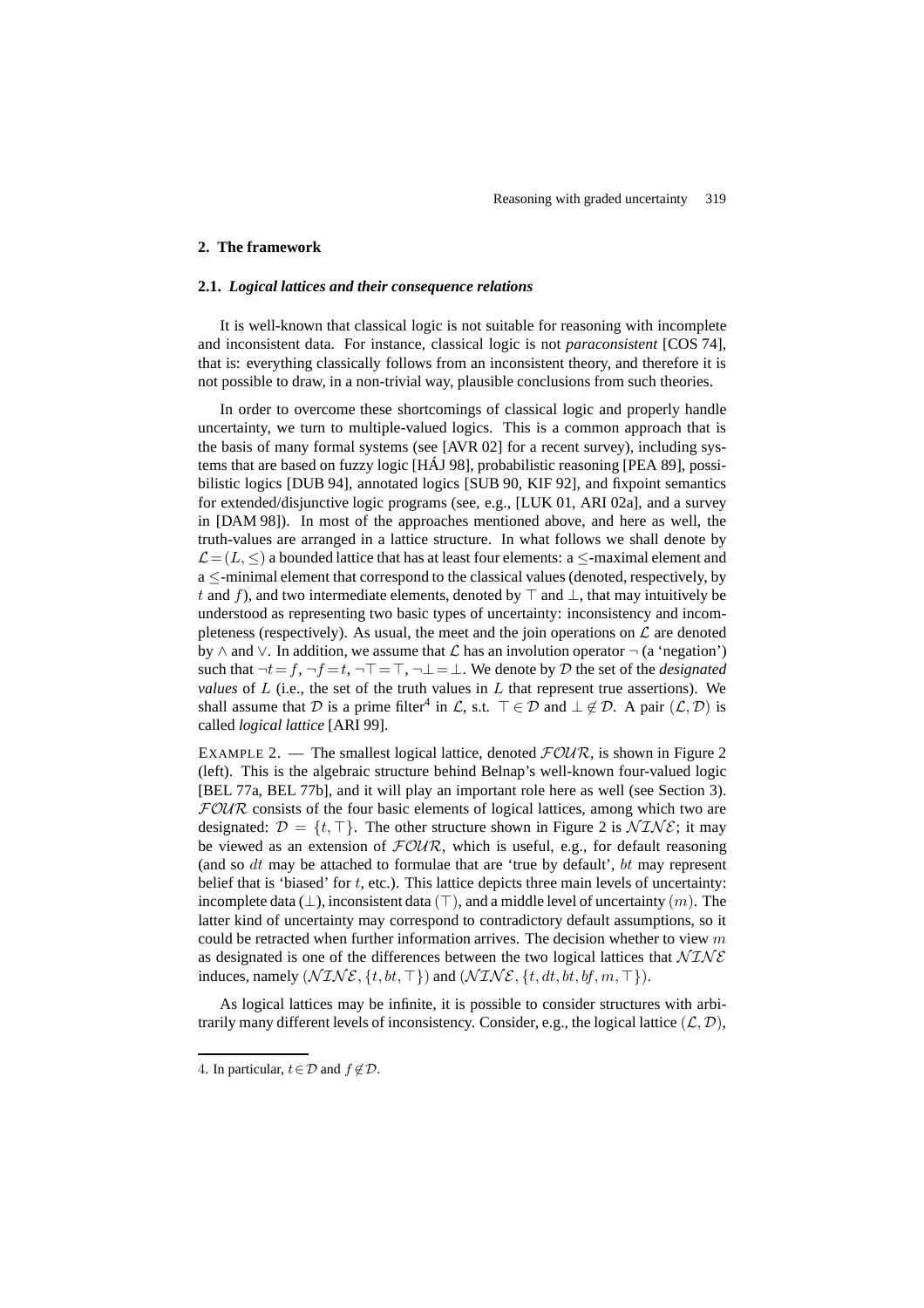

**Figure 1.**  $FOUR$  and  $NTNE$ .

where  $L = \{(x, y) \in \mathbb{R}^2 \mid 0 \le x \le 1, 0 \le y \le 1\}, \mathcal{D} = \{(1, y) \mid y \in \mathbb{R}, 0 \le y \le 1\},\$ and the lattice operators are defined as follows:

> $(x_1, y_1) \vee (x_2, y_2) = (\max(x_1, x_2), \min(y_1, y_2)),$  $(x_1, y_1) \wedge (x_2, y_2) = (\min(x_1, x_2), \max(y_1, y_2)).$

In this case,  $t = (1, 0), f = (0, 1), \top = (1, 1), \bot = (0, 0),$  and  $(x_1, y_1) \le (x_2, y_2)$ iff  $x_1 \le x_2$  and  $y_1 \ge y_2$ .<sup>5</sup> One way to intuitively understand the meaning of an element  $(x, y) \in L$  is such that x represents the amount of belief for the underlying assertion, and y represents the amount of belief against it. Following this intuition, every element  $(x, x) \in L$  may be associated with a different degree of inconsistency.

Given a logical lattice  $(\mathcal{L}, \mathcal{D})$ , the basic connectives are defined in the standard way: negation corresponds to the lattice involution, conjunction [respectively, disjunction] corresponds to the meet [respectively, join] operator, and the material implication is defined by a combination of negation and disjunction:  $p \rightarrow q = \neg p \lor q$ . Standard semantic notions are natural generalizations of the classical ones: a (multiple-valued) *valuation*  $\nu$  is a function that assigns an element of  $L$  to each atomic formula. The set of valuations onto L is denoted by  $\mathcal{V}^L$ . Extension to complex formulae is done in the usual way:  $\nu(\neg \psi) = \neg \nu(\psi)$ , and  $\nu(\psi \circ \phi) = \nu(\psi) \circ \nu(\phi)$  for every  $\circ \in \{\vee, \wedge, \rightarrow\}.$ A valuation is a *model* of a set of assertions Γ if it assigns a designated value to every formula in Γ. The set of all the models of Γ is denoted by  $mod(Γ)$ .

Note that there are no tautologies in the language of  $\{\neg, \vee, \wedge, \rightarrow\}$ , since if all the atomic formulae that appear in a formula  $\psi$  are assigned  $\bot$  by a valuation  $\nu$ , then  $\nu(\psi) = \bot$  as well. It follows that the definition of the material implication  $p \rightarrow q$  as

<sup>5</sup>. See [GIN 88, FIT 90, ARI 00a] for a further discussion on this lattice, in the context of more general structures, called *bilattices*.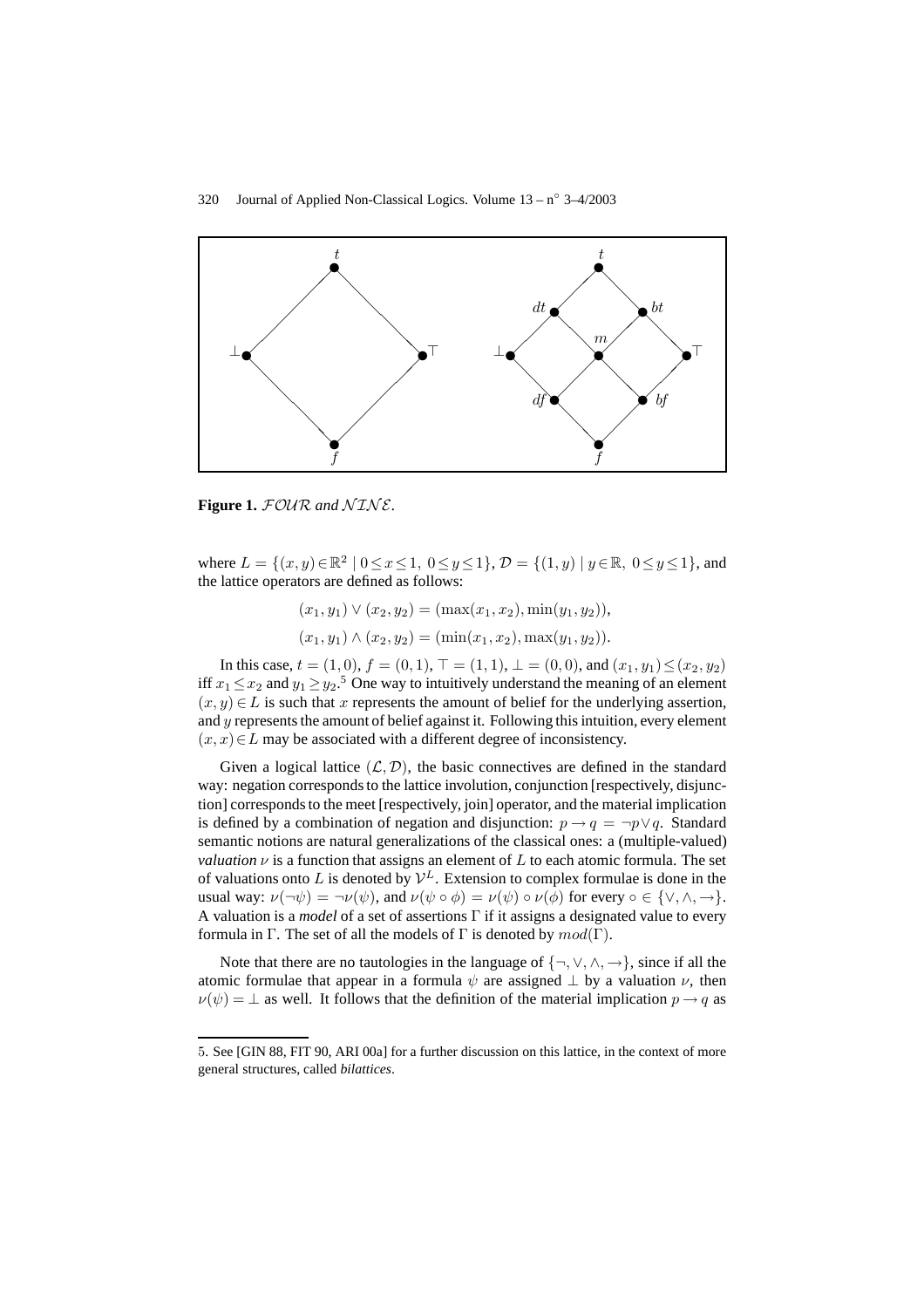$\neg p \lor q$  is not adequate for representing entailments in our semantics. Instead, we use another connective, which does function as an implication in our setting:

DEFINITION 3 ([AVR 91, ARI 96]). — *Let* (L, D) *be a logical lattice. For every*  $x, y \in L$ , define:  $x \supset y = y$  if  $x \in D$ , and  $x \supset y = t$  otherwise.<sup>6</sup>

The language of  $\{\neg, \vee, \wedge, \supset\}$  together with the propositional constants  $t, f, \top$  and  $\perp$  (which correspond to the four elements that appear in every logical lattice), will be denoted by Σ. Given a set of formulae Γ in Σ, we shall denote by  $\mathcal{A}(\Gamma)$  the set of the atomic formulae that appear in the formulae of Γ. Now, a natural definition of a lattice-based consequence relation is the following:

**DEFINITION** 4.  $-$  *Let*  $(\mathcal{L}, \mathcal{D})$  *be a logical lattice,*  $\Gamma$  *a set of formulae, and*  $\psi$  *a* formula. Denote  $\Gamma{\models^{\mathcal{L}, \mathcal{D}}\psi}$  if every model of  $\Gamma$  is a model of  $\psi$ .<sup>7</sup>

The relation  $\models^{\mathcal{L}, \mathcal{D}}$  of Definition 4 is a consequence relation in the standard sense of Tarski [TAR 41]. In [ARI 96] it is shown that this relation is monotonic, compact, paraconsistent [COS 74], and has a corresponding sound and complete cut-free Gentzen-style proof system. The major drawbacks of  $\models^{\mathcal{L}, \mathcal{D}}$  are that it is strictly weaker than classical logic even for consistent theories (e.g.,  $\not\models^{\mathcal{L},\mathcal{D}} \neg \psi \lor \psi$ ), and that it always invalidates some intuitively justified inference rules, such as the Disjunctive Syllogism ( $\psi$ ,  $\neg \psi \lor \phi \not\models^{\mathcal{L}, \mathcal{D}} \phi$ ). In the next section we consider a family of logics that preserve the nice properties of  $\models^{\mathcal{L},\mathcal{D}}$  and overcome most of its drawbacks.

# 2.2. Preferential reasoning and the consequence relation  $\models_c^{\mathcal{L}, \mathcal{D}}$

In order to recapture within our framework classical reasoning (where its use is appropriate), as well as standard non-monotonic and paraconsistent methods, we incorporate a concept first introduced by McCarthy [MCC 80] and later considered by Shoham [SHO 88], according to which inferences from a given theory are made with respect to a subset of the models of that theory (and not according to every model of the theory; see also [GAB 85, MAK 89, KRA 90, MAK 94, ARI 99, ARI 00b, SCH 00, LEH 01]). This set of *preferential models* is determined according to some conditions that can be specified by a set of (usually second-order) propositions [ARI 02b], or by some order relation on the models of the theory [PRI 89, PRI 91, ARI 96, ARI 98a, ARI 98b, BES 03]. This relation should reflect some kind of preference criterion on the models of the set of premises. In our case the idea is to give precedence to those valuations that minimize the amount of uncertain information in the premises. The truth values are therefore arranged according to an order relation that reflects differences in the amount of uncertainty that each one of them exhibits. Then we choose those valuations that minimize the amount of uncertainty with respect to this order. The intuition behind this approach is that incomplete or contradictory data correspond

<sup>6.</sup> Note that on  $\{t, f\}$  the material implication  $(\rightarrow)$  and the new implication  $(\supset)$  are identical, and both of them are generalizations of the classical implication.

<sup>7.</sup> When referring to  $\mathcal{FOUR}$  we shall abbreviate  $\models^{\mathcal{L}, \mathcal{D}}$  by  $\models^4$ .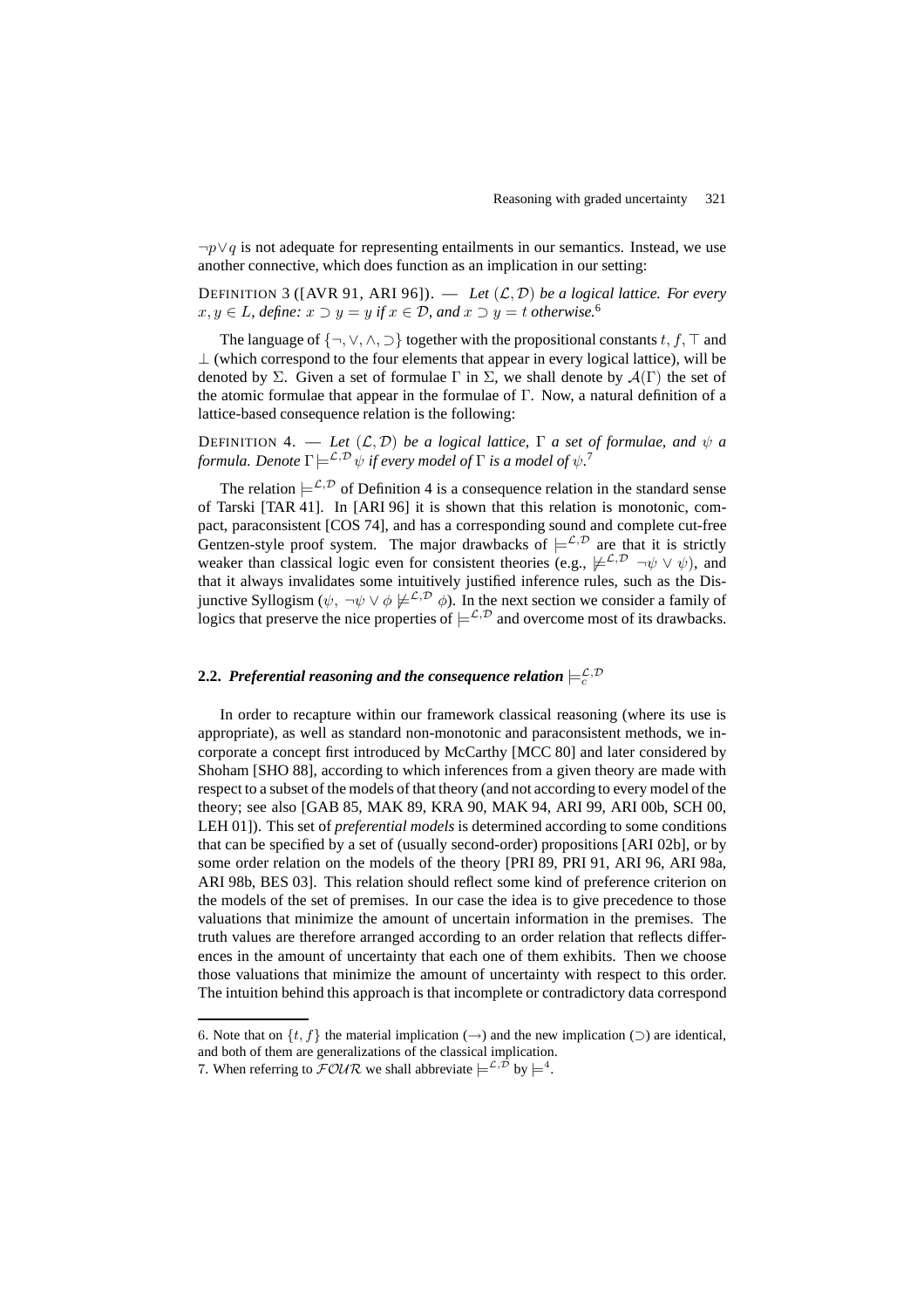to inadequate information about the real world, and therefore should be minimized. Next we formalize this idea.

DEFINITION 5. — *A partial order*  $\lt$  *on a set S is called modular if*  $y \lt x_2$  *for every*  $x_1, x_2, y \in S$  *s.t.*  $x_1 \nless x_2, x_2 \nless x_1$ *, and*  $y \le x_1$ *.* 

PROPOSITION 6 ([LEH 92]). — *Let* < *be a partial order on* S*. The following conditions are equivalent:*

- *a)* < *is modular.*
- *b)* for every  $x_1, x_2, y \in S$ , if  $x_1 < x_2$  then either  $y < x_2$  or  $x_1 < y$ .

*c*) there is a totally ordered set S' with a strict order  $\prec$  and a function  $g: S \to S'$ *s.t.*  $x_1 < x_2$  *iff*  $g(x_1) \prec g(x_2)$ *.* 

DEFINITION 7. — An inconsistency order  $\langle \xi, \mathcal{D} \rangle$  on a logical lattice  $(\mathcal{L}, \mathcal{D})$  is a well*founded modular order on* L*, with the following properties:*

- *a*) *t* and *f* are minimal and  $\top$  *is maximal w.r.t.*  $\lt_{c}^{\mathcal{L}, \mathcal{D}}$ ,
- *b*) if  $\{x, \neg x\} \subseteq \mathcal{D}$  while  $\{y, \neg y\} \nsubseteq \mathcal{D}$ , then  $x \nless \ell_c^{\mathcal{L}, \mathcal{D}} y$ ,
- *c*) x and  $\neg x$  are either equal or  $\lt_c^{L, \mathcal{D}}$ -incomparable.

Inconsistency orders are used here for grading uncertainty in general, and inconsistency in particular. The intuitive meaning of  $x <sub>c</sub><sup>\mathcal{L},\mathcal{D}</sup> y$  is that formulae that are assigned  $x$  are more definite than formulae with a truth value  $y$ . Modularity is needed for assuring a proper grading of the truth values.<sup>8</sup> Condition (b) in Definition 7 assures that truth values that intuitively represent inconsistent data will not be considered as more consistent than those ones that correspond to consistent data. The last condition makes sure that any truth value and its negation have the same degree of (in)consistency.

EXAMPLE 8.  $FOLR$  has four inconsistency orders:

- a) The degenerated order,  $\langle \xi_c^4 \rangle$ , in which  $t, f, \perp$ ,  $\top$  are all incomparable.
- b)  $\lt_{c_1}^4$ , in which  $\perp$  is considered as minimally inconsistent:  $\{t, f, \perp\} \lt_{c_1}^4 \top$ .
- c)  $\lt_{c_2}^4$ , in which  $\perp$  is maximally inconsistent:  $\{t, f\} \lt_{c_2}^4 \{\top, \perp\}.$
- d)  $\langle \xi_3^4, \xi_2^4 \rangle$  in which  $\perp$  is an intermediate level of inconsistency:  $\{t, f\} \langle \xi_3^4 \rangle \langle \xi_4^4 \rangle$ .

In the rest of the paper we shall continue to use the notations of Example 8 for denoting the inconsistency orders in  $\text{FOLR}$ .

Given an inconsistency order  $\langle \frac{\mathcal{L}}{c}, \mathcal{D} \rangle$  on a logical lattice  $(\mathcal{L}, \mathcal{D})$ , it induces an equivalence relation on  $L$ , in which two elements in  $L$  are equivalent iff they are equal or  $\langle \xi_c^{\mathcal{L}, \mathcal{D}}$ -incomparable. For every  $x \in \mathcal{L}$ , we denote by [x] the equivalence class of x with respect to this equivalence relation. I.e.,

<sup>8.</sup> That is, to eliminate orders such as  $\{\{t\}, \{f \leq \bot \leq \top\}\}\$ , in which  $\top$  and  $\bot$  are not comparable with t, while they are comparable with  $\neg t$ .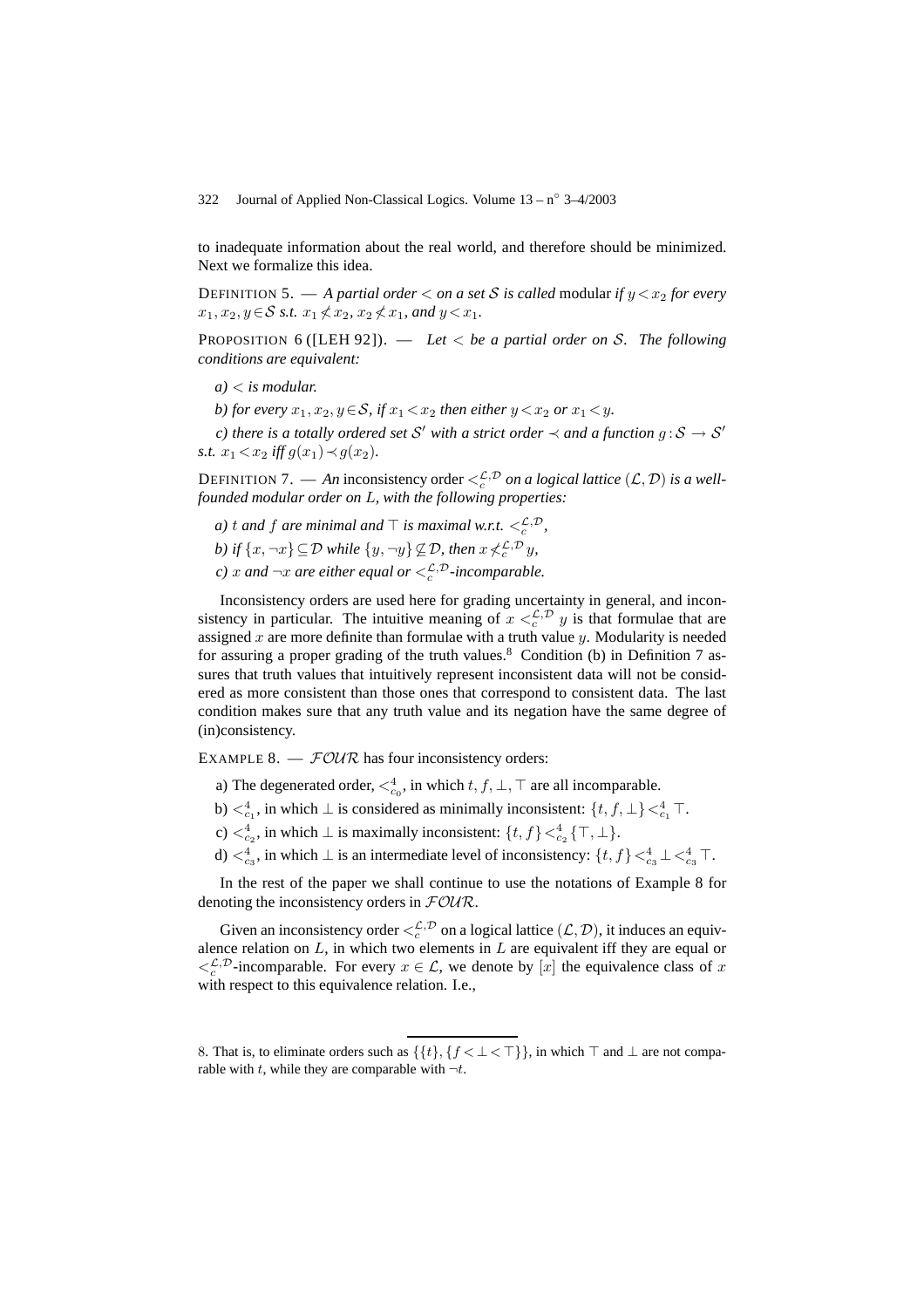$$
[x] = \{ y \mid y = x, \text{ or } x \text{ and } y \text{ are } \leq_c^{c, \mathcal{D}} \text{-incomparable} \}.
$$

The order relation on these classes is defined as usual by representatives:  $[x] \leq_c^{c,D} [y]$ iff either  $x <_{c}^{c,D} y$ , or x and y are  $\langle c^{c,D}$ -incomparable.<sup>9</sup> It is easy to verify that this definition is proper, i.e., it does not depend on the choice of the representatives. In what follows we shall write  $[x] <sub>c</sub><sup>C, D</sup> [y]$  to denote that  $[x] \leq_c^{C, D} [y]$  and  $[x] \neq [y]$ .

An inconsistency order on  $(\mathcal{L}, \mathcal{D})$  induces the following pre-order on  $\mathcal{V}^L$ :

DEFINITION 9. — Let  $\leq_c^{\mathcal{L}, \mathcal{D}}$  be an inconsistency order on  $(\mathcal{L}, \mathcal{D})$ , and let  $\nu_1, \nu_2 \in \mathcal{V}^L$ .

a) 
$$
\nu_1 \leq_c^{c, \mathcal{D}} \nu_2
$$
 iff for every atom p,  $[\nu_1(p)] \leq_c^{c, \mathcal{D}} [\nu_2(p)]$ .  
b)  $\nu_1 <_c^{c, \mathcal{D}} \nu_2$  if  $\nu_1 \leq_c^{c, \mathcal{D}} \nu_2$  and there is an atom q s.t.  $[\nu_1(q)] <_c^{c, \mathcal{D}} [\nu_2(q)]$ .

DEFINITION 10. — Let  $\langle \xi, \mathcal{D} \rangle$  be an inconsistency order on a logical lattice  $(\mathcal{L}, \mathcal{D})$ *and let* Γ *be a set of formulae in* Σ*. The* c-most consistent models *of* Γ *(abbreviation: the* c-mcms *of*  $\Gamma$ *)* are the  $\leq$ <sup>*c*</sup>,<sup>*n*</sup>-minimal models of  $\Gamma$ , i.e.,

$$
!(\Gamma, \leq_c^{\mathcal{L}, \mathcal{D}}) = {\nu \in mod(\Gamma) | \neg \exists \mu \in mod(\Gamma) \text{ s.t. } \mu <_c^{\mathcal{L}, \mathcal{D}} \nu}.
$$

The lattice-based consequence relation  $\models^{\mathcal{L},\mathcal{D}}$  (Definition 4) may be refined now such that only the c-most consistent models of the premises are taken into account for drawing conclusions:

DEFINITION 11. — Let  $\langle \xi, \mathcal{D} \rangle$  be an inconsistency order on a logical lattice  $(\mathcal{L}, \mathcal{D})$ . Denote:  $\Gamma \models_c^{\mathcal{L}, \mathcal{D}} \psi$  if every c-mcm of  $\Gamma$  is a model of  $\psi$ .

## **2.3.** *Examples*

Below are some examples of reasoning with  $\models_c^{\mathcal{L},\mathcal{D}}$ . In what follows we assume that formulae with free variables are universally quantified. Consequently, a set of assertions Γ, containing a non-grounded formula,  $\psi$ , is viewed as representing the corresponding set of ground formulae, formed by substituting for each variable that appears in  $\psi$ , every element in the relevant Herbrand universe.

EXAMPLE 12. — Consider one direction of the barber paradox:

$$
\Gamma = \{\neg \texttt{shaves}(x, x) \supset \texttt{shaves}(\texttt{Barber}, x)\}.
$$

Denote by  $\nu_1$ ,  $\nu_2$ , and  $\nu_3$  the valuations that assign t,  $\bot$ , and  $\top$  (respectively) to the assertion shaves(Barber, Barber). Using  $FOUR$  as the underlying logical lattice, we have that  $!(\Gamma, \leq_{c_2}^4) = !(\Gamma, \leq_{c_3}^4) = {\{\nu_1\}}, !(\Gamma, \leq_{c_1}^4) = {\{\nu_1,\nu_2\}}, \text{ and } !(\Gamma, \leq_{c_0}^4) = {\{\nu_2,\nu_3\}}$  $\{\nu_1,\nu_2,\nu_3\}$ . Thus,  $\Gamma\not\models^4_{c_i}$  shaves(Barber, Barber) when  $i=0,1$ , while  $\Gamma\models^4_{c_i}$ shaves(Barber, Barber) when  $i = 2, 3$ .

<sup>9</sup>. As usual, we use the same notation to denote the order relation among equivalence classes and the order relation among their elements.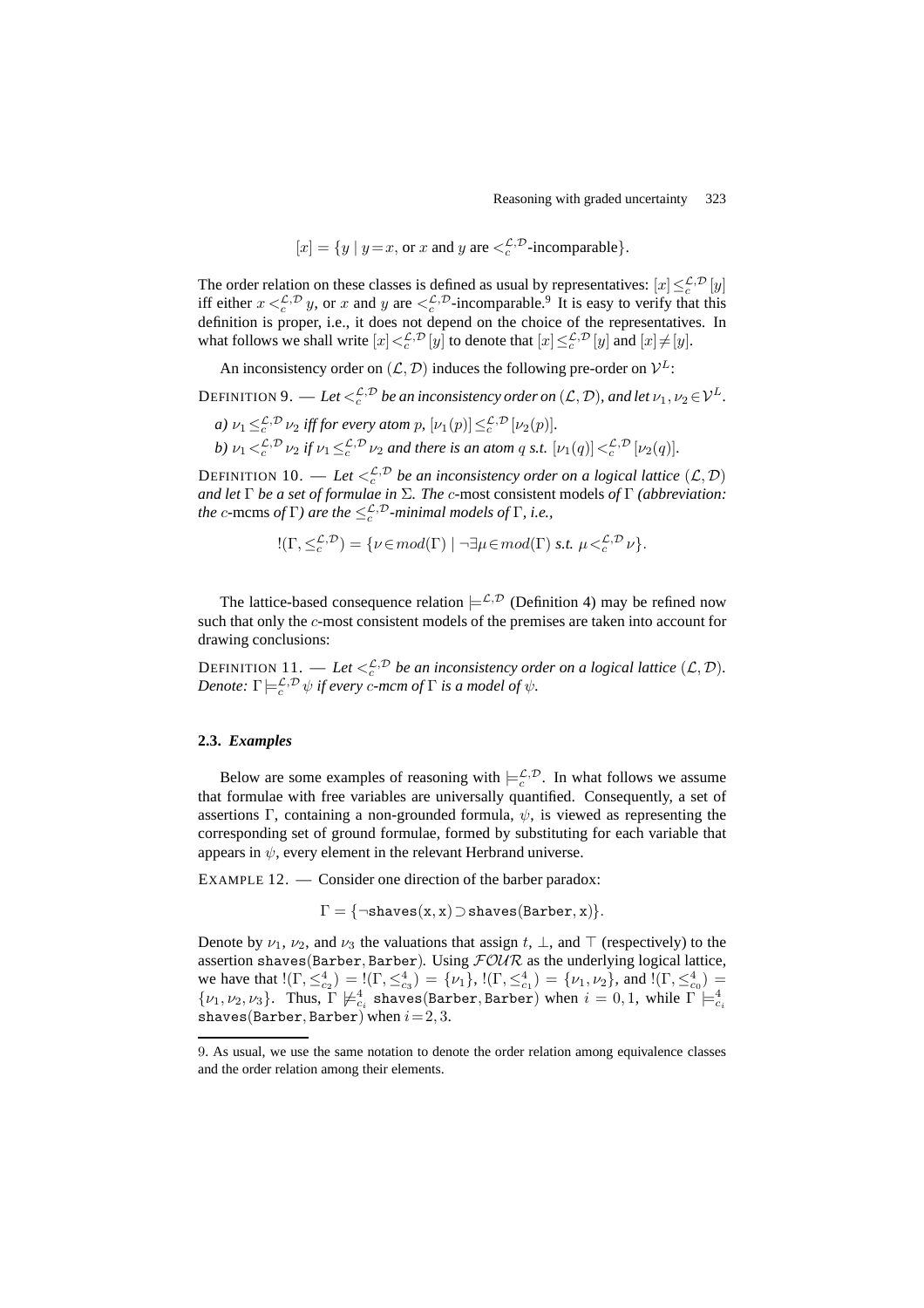EXAMPLE 13 (TWEETY DILEMMA, REVISITED). — Let's consider the following version of Tweety dilemma, discussed in Example 1.

$$
\mathcal{R}\text{ules} = \left\{\begin{array}{c} \texttt{bird}(x) \rightarrow \texttt{fly}(x), \\ \texttt{wounded}(x) \rightarrow \neg \texttt{fly}(x), \\ \texttt{has\_wings}(x) \supset \texttt{bird}(x), \\ \texttt{penguin}(x) \supset \texttt{bird}(x), \\ \texttt{penguin}(x) \supset \neg \texttt{fly}(x) \end{array}\right\}
$$

We are using here different implication connectives according to the strength of each entailment: the first two rules state only default properties of birds and wounded animals. The other three rules, on the other hand, specify characteristic properties of penguins and characterize animals with wings. As there are no exceptions to these rules, they are expressed by a stronger implication connective.

Consider, first, the following set of assertions:

$$
\Gamma_1 = {\cal R}ules \ \bigcup \ \{ \texttt{bird}(\texttt{Tweety}) \ \}.
$$

As shown in Table 1,  $\Gamma_1$  has 240 four-valued models, among which six are  $c_1$ -mcms, and two are both  $c_2$ -mcms and  $c_3$ -mcms.<sup>10</sup>

**Table 1.** *The models and the*  $c_i$ -mcms of  $\Gamma_1$ 

| Model No.           | bird | flv | penguin       | has_wings             | wounded |
|---------------------|------|-----|---------------|-----------------------|---------|
| $M_1 - M_{128}$     |      |     |               | $\top, t, f, \perp$   |         |
| $M_{129} - M_{160}$ |      |     |               | $\top$ , t, f, $\bot$ |         |
| $M_{161}-M_{224}$   |      |     | $t, t, \perp$ | $\top, t, f, \bot$    |         |
| $M_{225} - M_{240}$ |      |     |               |                       |         |

| Type        | bird | 177 | penguin | has_wings | wounded |
|-------------|------|-----|---------|-----------|---------|
| $c_1$ -mcms |      |     |         |           |         |
| $c_2$ -mcms |      |     |         | υ,        |         |
| $c_3$ -mcms |      |     |         | υ.        |         |

It follows that with  $\models_{c_i}^4 (1 \leq i \leq 3)$  one can infer from  $\Gamma_1$  that bird(Tweety), fly(Tweety), and ¬wounded(Tweety) (the converse assertions, ¬bird(Tweety),  $\neg fly(Tweety)$ , and wounded (Tweety), are, nevertheless, not deducible). This corresponds to the intuitive expectation that, as long as the only data concerning Tweety is that it is a bird, we follow the default assumption that it can fly, and we don't have

<sup>10</sup>. Recall that we are using here the notations of Example 8 to denote the inconsistency orders in  $\text{FOUR}$ . In what follows we shall also write  $\models_{c_i}^{\text{f}}$  (instead of  $\models_{c_i}^{\text{FOUR}}$ ) to denote the corresponding consequence relations.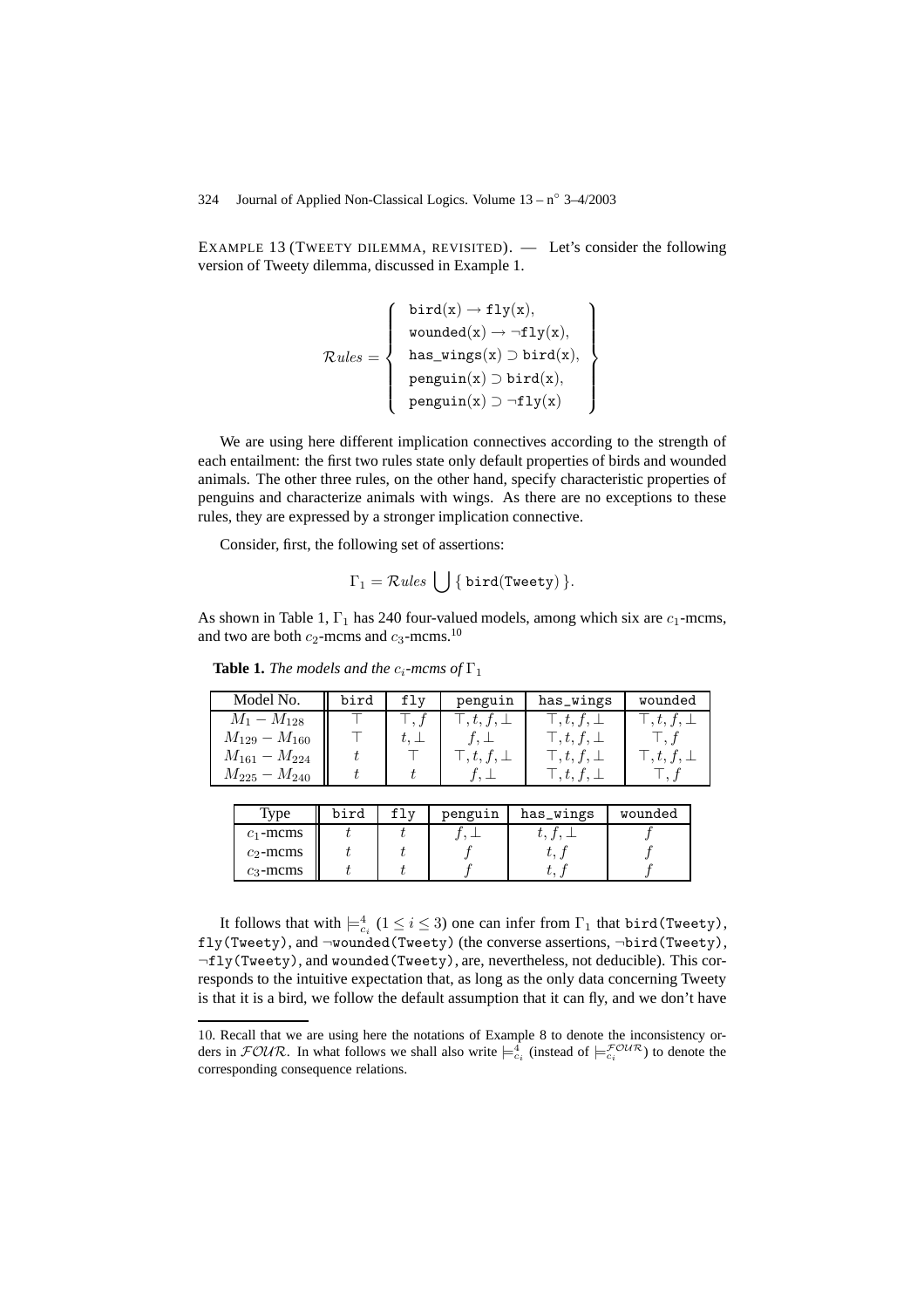any reason to believe that it is wounded. On the other hand, excluding the possibility that Tweety is a penguin seems a more far reaching conclusion than the previous two, and indeed only  $\models_{c_2}^4$  and  $\models_{c_3}^4$  support this conclusion. Finally, as we do not know anything about animals with wings, except the fact that they are birds, none of  $\models_{c_i}^4$ ,  $0 \le i \le 3$ , allows us to conclude or to rule out the possibility that Tweety has wings.

Suppose now that a new information arrives, and we are informed that Tweety is actually a penguin. Denote the new theory by  $\Gamma_2$ , i.e.,

$$
\Gamma_2 = {\cal R}ules \text{ } \big| \text{ } \big| \text{ } \{ \text{ bird(Tweety)}, \text{ penguin(Tweety)} \}.
$$

Clearly,  $\Gamma_2$  is no longer classically consistent, which implies that everything classically follows from it. On the other hand, as it is shown in Section 4 below, consequence relations of the form  $\models_c^{L,D}$  are paraconsistent, and so they do not have this drawback. Indeed, consider the four-valued models of  $\Gamma_2$  and its  $c_i$ -mcms, shown in Table 2.

**Table 2.** *The models and the*  $c_i$ *-mcms of*  $\Gamma_2$ 

| Model No.                      | bird | penguin | has_wings               | wounded |
|--------------------------------|------|---------|-------------------------|---------|
| $M_1 - M_{32}$                 |      |         | $\top, t, f, \bot$      |         |
| $M_{33}-M_{64}$                |      |         | $\perp$ , t, f, $\perp$ |         |
| $M_{65}$<br>$\sim -\,M_{96}$ . |      |         | $\cdot$ $\tau$ .        |         |

| Type        | bird | 1 L V | penguin | has_wings | wounded |
|-------------|------|-------|---------|-----------|---------|
| $c_1$ -mcms |      |       |         |           |         |
|             |      |       |         |           |         |
| $c_2$ -mcms |      |       |         | τ,        |         |
|             |      |       |         | ι,        |         |
| $c_3$ -mcms |      |       |         | τ,        |         |
|             |      |       |         | ι.        |         |

This time, bird(Tweety), penguin(Tweety), and  $\neg fly$ (Tweety) are all deducible from  $\Gamma_2$  with respect to  $\models_{c_i}^4$  for  $i=1,2,3$ , and the complements of these assertions cannot be inferred by any one of these consequence relations, as indeed one expects.

Consider, finally, the following set of assertions:

 $\Gamma_3 = {\cal R}$ ules  $\bigcup \, \{ \texttt{has\_wings}(\texttt{Fred}), \, \texttt{wounded}(\texttt{Fred}) \}.$ 

Again,  $\Gamma_3$  is not consistent, and indeed even its  $c_i$ -most consistent models ( $i = 1, 2, 3$ ) assign ⊤ to at least one of its atomic formulae<sup>11</sup> (see Table 3 for the  $c_i$ -mcms of  $\Gamma_3$ ). However, as already noted in Example 1, the contradiction in this case is more

<sup>11.</sup> I.e., for every  $1 \le i \le 3$  and for every  $\nu \in \{(\Gamma_3, \le_{c_i}^4) \text{ there is a } p \in \mathcal{A}(\Gamma_3) \text{ s.t. } \nu(p) = \top$ .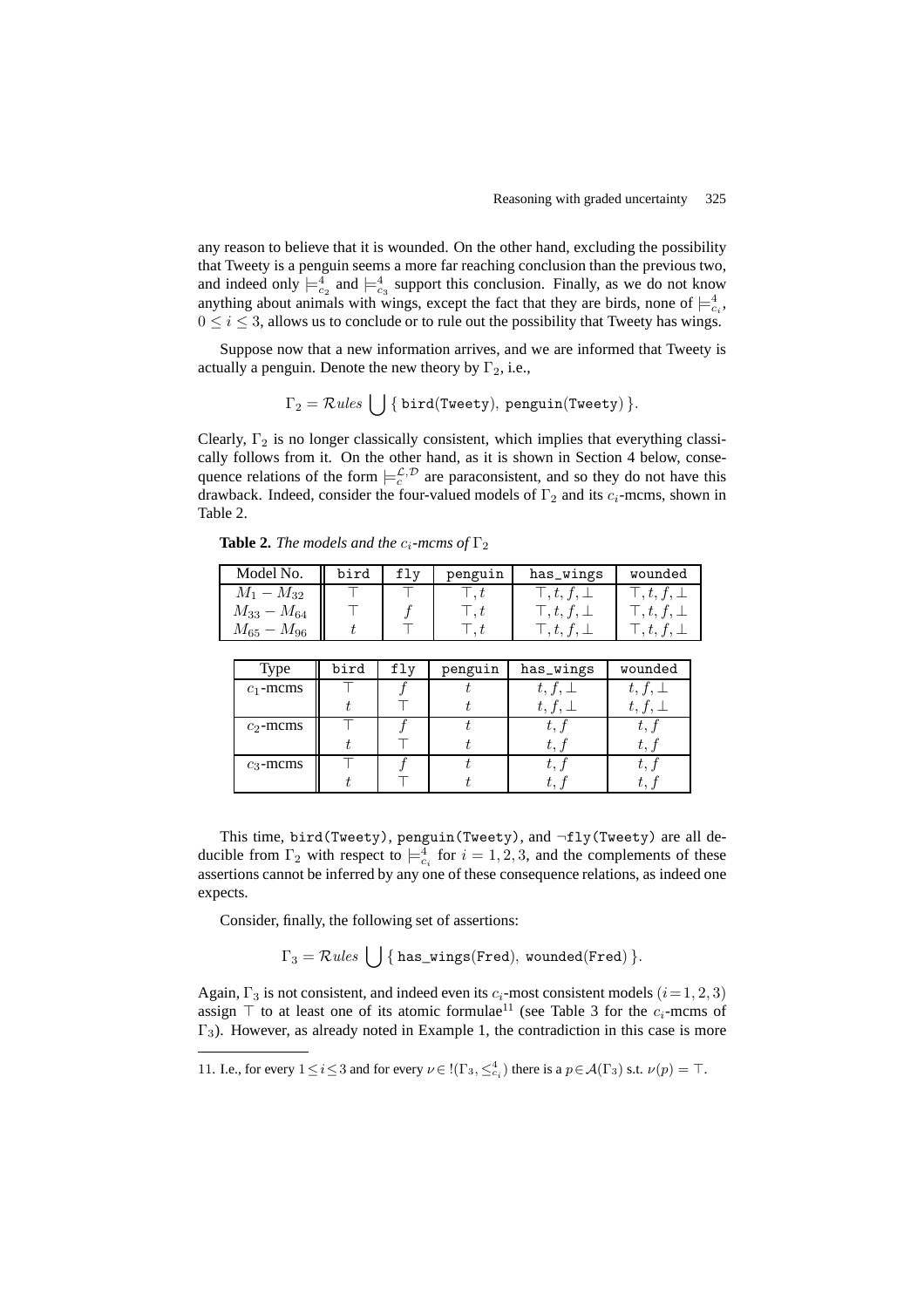fundamental than that of  $\Gamma_2$ , since it is not possible to judge from the information in  $\Gamma_3$  whether Fred can still fly despite its injury.<sup>12</sup> Indeed, by Table 3 it follows that none of the consequence relations  $\models_{c_i}^4$ ,  $i=1,2,3$ , allows to conclude that fly (Fred) or that ¬fly(Fred).

**Table 3.** *The*  $c_i$ *-mcms of*  $\Gamma_3$ 

| Type        | bird | fly | penguin       | has_wings | wounded |
|-------------|------|-----|---------------|-----------|---------|
| $c_1$ -mcms |      |     | $t, f, \perp$ |           |         |
|             |      |     |               |           |         |
|             |      |     | $t, t, \perp$ |           |         |
| $c_2$ -mcms |      |     |               |           |         |
|             |      |     |               |           |         |
|             |      |     | ι.            |           |         |
| $c_3$ -mcms |      |     | τ,            |           |         |
|             |      |     |               |           |         |
|             |      |     |               |           |         |

NOTE  $14.$  — By the last two examples one might get the wrong impression that the set of the  $c_1$ -mcms of a given theory always contains the set of the  $c_2$ -mcms and the set of the  $c_3$ -mcms of the same theory. To see that this is not the case, consider again the last example with two additional (and somewhat more controversial) rules:

$$
\mathcal{R}ules' = \mathcal{R}ules \cup \left\{ \begin{array}{c} \mathtt{has\_wings(x)} \supset \mathtt{fly(x)}, \\ \neg \mathtt{has\_wings(x)} \supset \neg \mathtt{penguin(x)} \end{array} \right\},
$$

$$
\Gamma_2' = \Gamma_2 \bigcup \mathcal{R}ules'.
$$

The ( $c_i$ -most consistent) models of  $\Gamma'_2$  are given in Table 4. It follows, for instance, that while with  $\models_{c_2}^4$  and  $\models_{c_3}^4$  there are indications that Tweety is not a 'typical' penguin (as penguin(Tweety) is assigned  $\top$  by some  $c_2$ -mcms and  $c_3$ -mcms of  $\Gamma'_2$ ), the consequence relation  $\models_{c_1}^4$  rules out the possibility that Tweety is not a penguin:  $\Gamma'_2\models^4_{c_1}$  penguin(Tweety)  $\wedge$  (¬penguin(Tweety)  $\supset f).$ 

Note also that, unlike the examples above, the set of the  $c_2$ -mcms of a theory is in general different than the set of the  $c_3$ -mcms of the same theory. This is shown in Proposition 25 below.

## **3. Embedding in four-valued logics**

Four-valued reasoning may be traced back to the 1950's, where is has been investigated by a number of people, including Bialynicki-Birula [BIA 57a], Rasiowa

<sup>12</sup>. Note, however, the it *is* possible to conclude that Fred is a bird, although this fact is not explicitly mentioned in  $\Gamma_3$ .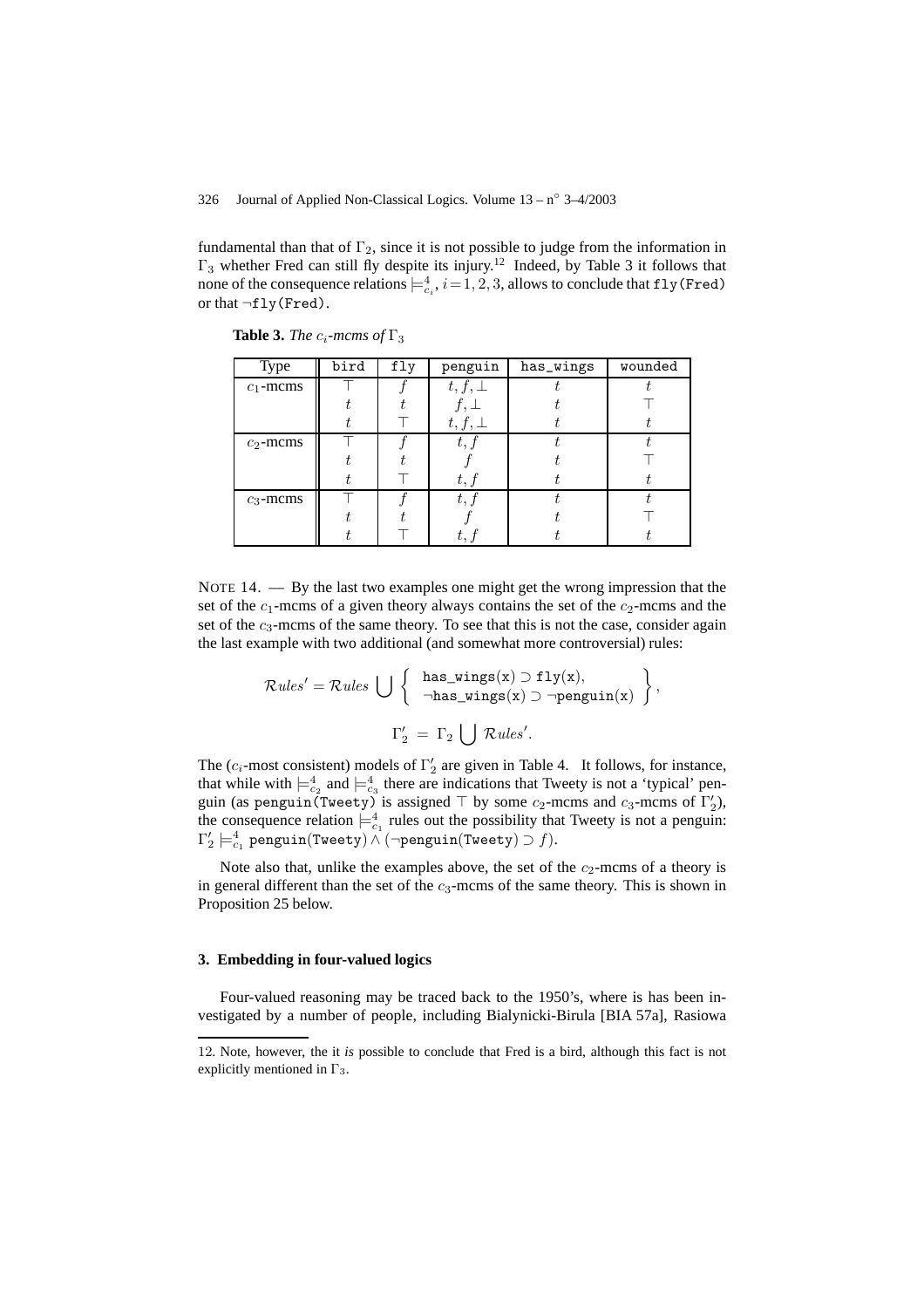| Model No.         | bird | flv | penguin | has_wings          | wounded               |
|-------------------|------|-----|---------|--------------------|-----------------------|
| $M_1 - M_{16}$    |      |     |         | $\top, t, f, \bot$ | $\top, t, f, \bot$    |
| $M_{17}-M_{24}$   |      |     |         |                    |                       |
| $M_{25}-M_{40}$   |      |     |         | $\top, t, f, \bot$ | $\top, t, f, \bot$    |
| $M_{41} - M_{48}$ |      |     |         | $t_{\rm t}$ .      | $\top, t, f, \bot$    |
| $M_{49}-M_{52}$   |      |     |         |                    | $\ulcorner,t,f,\perp$ |
| $M_{53}-M_{60}$   |      |     |         |                    |                       |

**Table 4.** *The models and the*  $c_i$ -mcms of  $\Gamma'_2$ 

| Type        | bird | fly | penguin | has_wings | wounded |
|-------------|------|-----|---------|-----------|---------|
| $c_1$ -mcms |      |     |         |           |         |
|             |      |     |         |           |         |
| $c_2$ -mcms |      |     |         |           |         |
|             |      |     |         |           |         |
|             |      |     |         |           |         |
| $c_3$ -mcms |      |     |         |           |         |
|             |      |     |         |           |         |
|             |      |     |         |           |         |

[BIA 57b], and Kalman [KAL 58]. Later, Belnap [BEL 77a, BEL 77b] introduced a corresponding four-valued algebraic structure (denoted here by  $FOWR$ ) for paraconsistent reasoning. As the following theorem shows, this structure is canonical for reasoning with graded uncertainty. Following [ARI 98a, ARI 98b], this is another evidence for the robustness of four-valued logics as representing common-sense reasoning.

**THEOREM** 15.  $\qquad Let \leq_{c}^{\mathcal{L}, \mathcal{D}}$  be an inconsistency order on  $(\mathcal{L}, \mathcal{D})$ . Then there is an  $\hat{C}$  *inconsistency order*  $\leq^4_{c_i} (0 \leq i \leq 3)$  *on FOUR, such that*  $\Gamma \models^{ \mathcal{L} , \mathcal{D} }_c \psi$  *iff*  $\Gamma \models^{4}_{c_i} \psi^{13}$ 

In the rest of this section we prove Theorem 15. For this, we first need some notations and definitions.

DEFINITION 16. —  $V^L$  *is* stoppered *w.r.t.*  $\leq_c^{L,D}$  *if for every*  $\Gamma$  *and every*  $\nu \in mod(\Gamma)$ *,*  $\text{either } \nu \in \{(\Gamma, \leq^{\mathcal{L}, \mathcal{D}}_c), \text{ or there is an } \nu' \in \{(\Gamma, \leq^{\mathcal{L}, \mathcal{D}}_c) \text{ s.t. } \nu' <^{\mathcal{L}, \mathcal{D}}_c \nu.$ <sup>14</sup>

Note that if  $V^L$  is well-founded w.r.t.  $\leq_c^{\mathcal{L},\mathcal{D}}$  (i.e.,  $V^L$  does not have an infinitely descending chain w.r.t.  $\leq_c^{\mathcal{L},\mathcal{D}}$ , then it is in particular stoppered.

PROPOSITION 17. — Let  $\leq_c^{\mathcal{L}, \mathcal{D}}$  be an inconsistency order on a logical lattice  $(\mathcal{L}, \mathcal{D})$ . Then  $\mathcal{V}^L$  is stoppered (w.r.t. the induced order on valuations).

<sup>13</sup>. This is a generalization of a similar result that is given in the reduced version of this paper [ARI 03a], in which stopperdness (Definition 16) was assumed.

<sup>14</sup>. The notion "stopperdness" is due to Makinson [MAK 94]. In [KRA 90] the same property is called *smoothness*.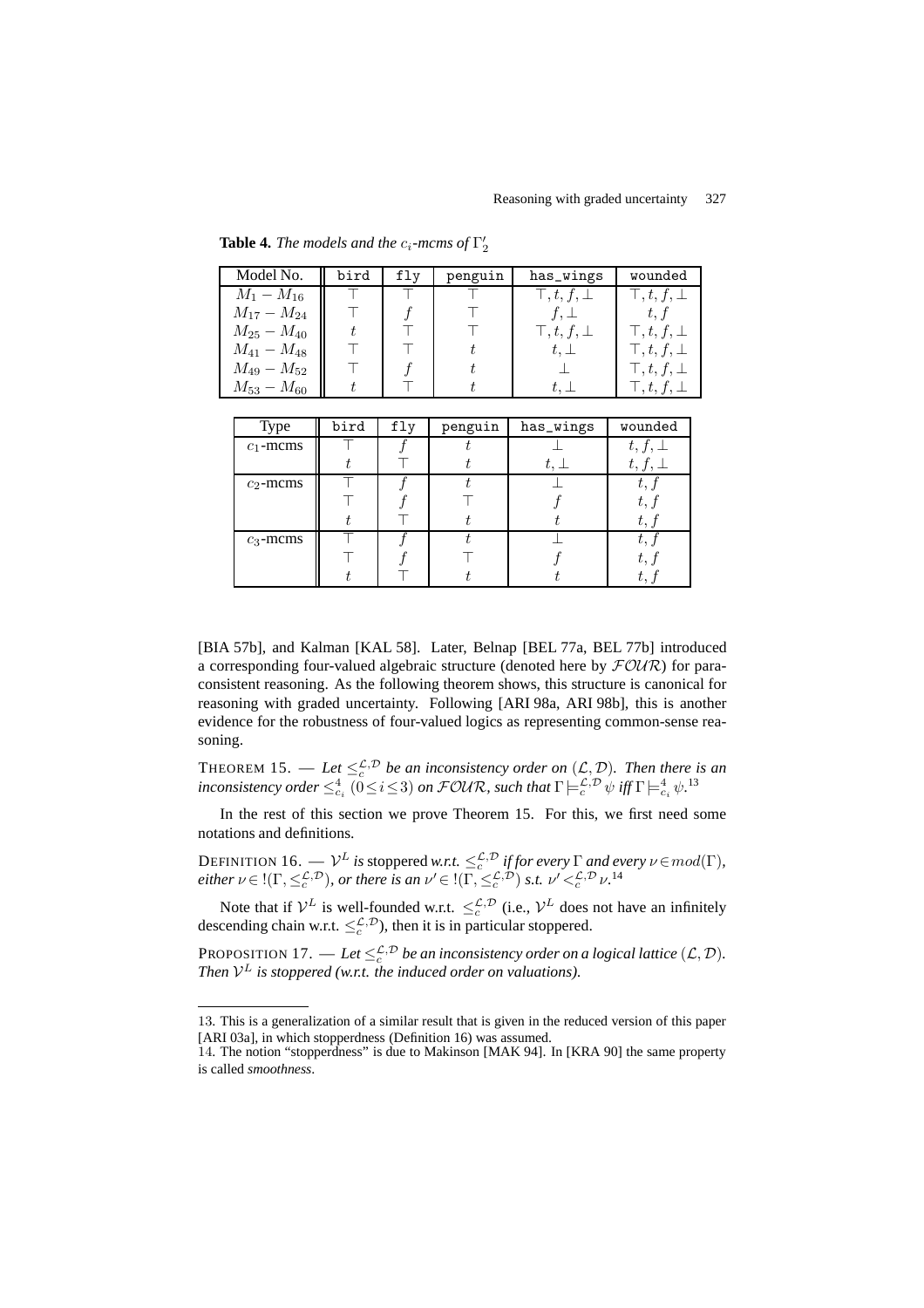PROOF. — Let  $(L, \mathcal{D})$  be a logical lattice and  $\leq_c^{\mathcal{L}, \mathcal{D}}$  an inconsistency order on the elements of L. Consider the corresponding space of valuations  $\mathcal{V}^L$ , and the order relation on the elements of  $\mathcal{V}^L$ , denoted also by  $\leq_c^{\mathcal{L}, \mathcal{D}}$ . In [ARI 96, Theorem 3.22] it is shown that the consequence relation  $\models^{\mathcal{L},\mathcal{D}}$  that is induced by  $(\mathcal{L},\mathcal{D})$  (Definition 4) is compact, and so in terms of [AVR 01],  $\mathcal{V}^L$  is finitary.<sup>15</sup> By Corollary 5.5 of [AVR 01], then,  $V^L$  is stoppered w.r.t. any pointwise order that is defined on its elements.<sup>16</sup> In particular,  $V^L$  is stoppered w.r.t.  $\leq_c^{\mathcal{L}, \mathcal{D}}$ . ■

DEFINITION 18. — *Given a logical lattice*  $(L, D)$ *, its elements may be divided into the following four sets:*

$$
T_t^{\mathcal{L},\mathcal{D}} = \{x \in L \mid x \in \mathcal{D}, \neg x \notin \mathcal{D}\}, \qquad T_f^{\mathcal{L},\mathcal{D}} = \{x \in L \mid x \notin \mathcal{D}, \neg x \in \mathcal{D}\},
$$
  

$$
T_\top^{\mathcal{L},\mathcal{D}} = \{x \in L \mid x \in \mathcal{D}, \neg x \in \mathcal{D}\}, \qquad T_\bot^{\mathcal{L},\mathcal{D}} = \{x \in L \mid x \notin \mathcal{D}, \neg x \notin \mathcal{D}\}.
$$

Henceforth we shall usually omit the superscripts, and just write  $\mathcal{T}_t, \mathcal{T}_f, \mathcal{T}_\top, \mathcal{T}_\bot$ .

DEFINITION 19.  $-\text{Let } (\mathcal{L}, \mathcal{D})$  *be a logical lattice. Denote:* 

$$
\min_{\leq \mathcal{E}, \mathcal{D}} \mathcal{T}_x = \{ y \in \mathcal{T}_x \mid \neg \exists y' \in \mathcal{T}_x \text{ s.t. } y' <^{\mathcal{L}, \mathcal{D}}_c y \} \quad (\text{for } x \in \{t, f, \top, \bot\})
$$
\n
$$
\Omega_{\leq \mathcal{E}, \mathcal{D}} = \min_{\leq \mathcal{E}, \mathcal{D}} \mathcal{T}_t \cup \min_{\leq \mathcal{E}, \mathcal{D}} \mathcal{T}_f \cup \min_{\leq \mathcal{E}, \mathcal{D}} \mathcal{T}_\bot \cup \min_{\leq \mathcal{E}, \mathcal{D}} \mathcal{T}_\top
$$

DEFINITION 20. — Let  $(L_1, D_1)$  and  $(L_2, D_2)$  be two logical lattices. Suppose that  $x_i$  is some element in  $L_i$  and  $\nu_i$  is a valuation onto  $L_i$   $(i=1,2)$ .

- *a*)  $x_1$  *and*  $x_2$  *are* similar *if*  $x_1 \in \mathcal{T}_y^{\mathcal{L}_1, \mathcal{D}_1}$  *implies that*  $x_2 \in \mathcal{T}_y^{\mathcal{L}_2, \mathcal{D}_2}$   $(y \in \{t, f, \top, \bot\}).$
- *b)*  $\nu_1$  *and*  $\nu_2$  *are* similar *if for every atom* p,  $\nu_1(p)$  *and*  $\nu_2(p)$  *are similar.*

PROPOSITION 21. — Let  $(\mathcal{L}_1, \mathcal{D}_1)$  and  $(\mathcal{L}_2, \mathcal{D}_2)$  be two logical lattices and suppose *that*  $\nu_1$  *and*  $\nu_2$  *are two similar valuations on*  $L_1$  *and*  $L_2$  *(respectively). Then for every formula*  $\psi$ ,  $\nu_1(\psi)$  *and*  $\nu_2(\psi)$  *are similar.* 

PROOF. — By an induction on the structure of  $\psi$ .<sup>17</sup>  $17 \quad \blacksquare$ 

Now we can turn to the proof of Theorem 15.

PROOF (OF THEOREM 15). — In what follows we shall denote by  $m_x$  some element in  $\min_{\leq \xi, \mathcal{D}} \mathcal{T}_{x}^{\mathcal{L}, \mathcal{D}}$   $(x \in \{t, f, \top, \bot\})$ , and by  $\omega : L \to \{t, f, \top, \bot\}$  the 'categorization' function:  $\omega(y) = x$  iff  $y \in \mathcal{T}_x$ . Also, in the rest of this proof we shall abbreviate  $[y] \cap \Omega_{\leq \frac{c}{c}}, \infty$  by  $[y]$  (so the equivalence classes consist only of elements in  $\Omega_{\leq \frac{c}{c}}, \infty$ ).

LEMMA 22.  $\blacksquare$  *If*  $M \in \{(\Gamma, \leq^{\mathcal{L}, \mathcal{D}}_\mathcal{C}) \}$  then for every atom  $p$ ,  $M(p) \in \Omega_{\leq^{\mathcal{L}, \mathcal{D}}_\mathcal{C}}$ .

<sup>15.</sup> That is, if  $\Gamma \models^{\mathcal{L}, \mathcal{D}} \psi$  then there is a finite subset  $\Gamma' \subseteq \Gamma$  such that  $\Gamma' \models^{\mathcal{L}, \mathcal{D}} \psi$ .

<sup>16.</sup> A pre-order  $\preceq$  on  $\mathcal{V}^L$  is called pointwise if there is a pre-order  $\leq$  on L such that for every  $\nu_1, \nu_2 \in \mathcal{V}^L$ ,  $\nu_1 \preceq \nu_2$  iff for every atom  $p, \nu_1(p) \leq \nu_2(p)$ .

<sup>17</sup>. Note that the fact that D is a *prime* filter is crucial here.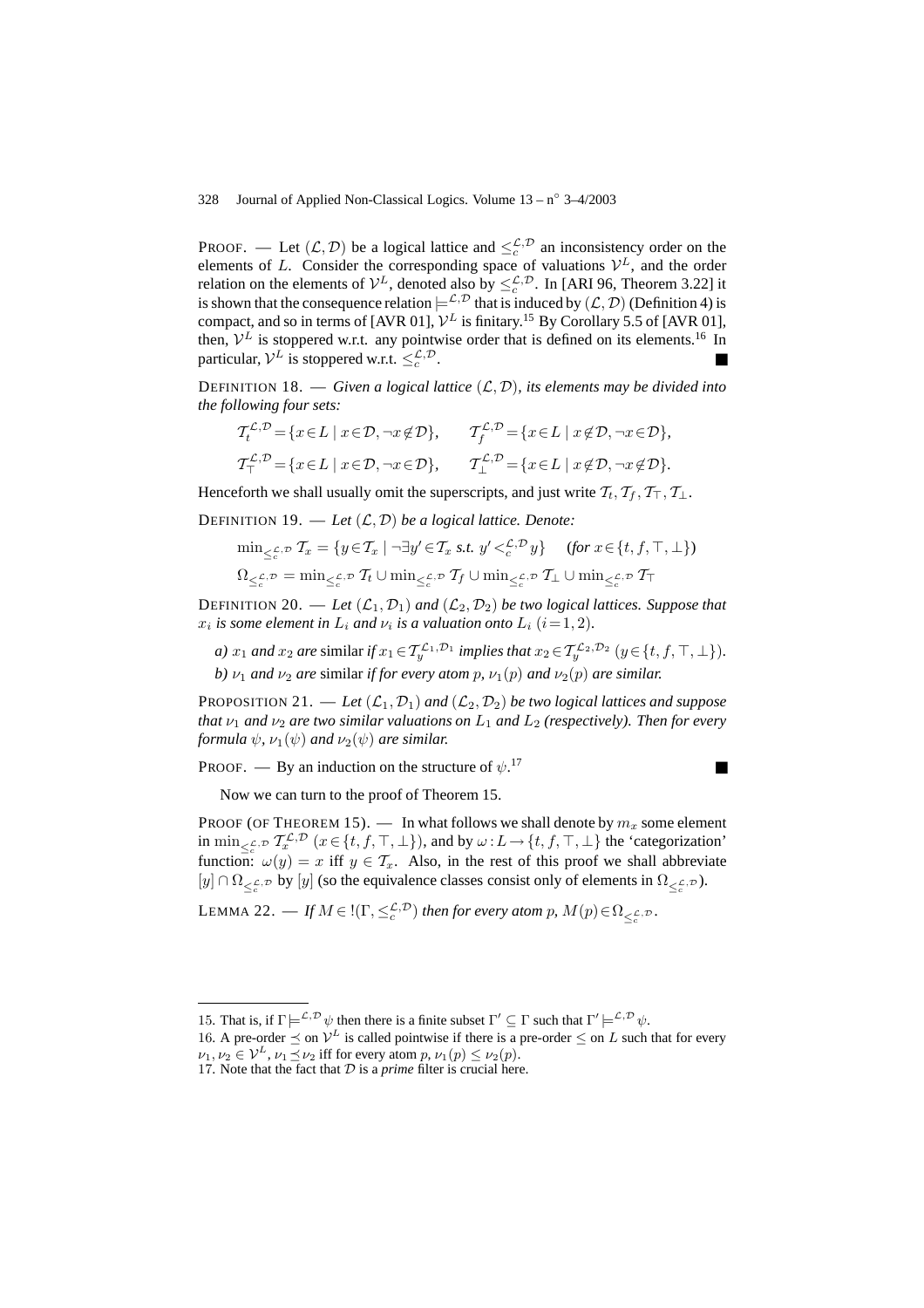PROOF. — Suppose that there is some atom  $p_0$  s.t.  $M(p_0) \notin \Omega_{\leq \frac{c}{c}, \mathcal{D}}$ . Then, assuming that  $M(p_0) \in \mathcal{T}_x$ , there is an element  $m_x \in \min_{\leq \xi, \mathcal{D}} \mathcal{T}_x$  s.t.  $m_x \leq_c^{\mathcal{L}, \mathcal{D}} M(p_0)$ . Consider the following valuation:

$$
N(p) = \begin{cases} m_x & \text{if } p = p_0 \\ M(p) & \text{if } p \neq p_0 \end{cases}
$$

N is similar to M, and so, by Proposition 21, N is also a model of  $\Gamma$ . Moreover,  $N <sub>c</sub><sup>*C*,*D*</sup> M$ , thus  $M \notin \{(\Gamma, \leq^{{\mathcal L}, {\mathcal D}}_c)$  $\blacksquare$ ).

Now, since  $\leq_c^{\mathcal{L},\mathcal{D}}$  is well-founded and since  $\mathcal{T}_x$  is nonempty for every  $x \in$  $\{t, f, \top, \bot\}$ ,  $\min_{\leq \varepsilon, \mathcal{D}} \mathcal{T}_x$  is nonempty as well, and so there is at least one element of the form  $m_x$  for every  $x \in \{t, f, \top, \bot\}$ . Also, it is clear that for every  $m_x, m'_x \in \min_{\leq c, \mathcal{D}} \mathcal{T}_x$ ,  $[m_x] = [m'_x]$  (otherwise either  $m_x <_csupc, \mathcal{D} m'_x$  or  $m_x >_c^{\mathcal{L}, \mathcal{D}} m'_x$ , and so either  $m_x \not\in \min_{\leq \varepsilon, \mathcal{D}} \mathcal{T}_x$  or  $m_x \not\in \min_{\leq \varepsilon, \mathcal{D}} \mathcal{T}_x$ ). It follows, therefore, that there are no more than the following three equivalence classes in  $\Omega_{\leq \frac{c}{c}, p}$ :

1)  $\min_{\leq \frac{c}{c},\mathcal{D}} \mathcal{T}_t \cup \min_{\leq \frac{c}{c},\mathcal{D}} \mathcal{T}_f \subseteq [t],$ 2)  $\min_{\leq c, \mathcal{D}} \mathcal{T}_{\perp} \subseteq [m_{\perp}],$ 3)  $\min_{\leq c, \mathcal{D}} \mathcal{T}_{\top} \subseteq [m_{\top}],$ 

where  $m_{\perp}$  is some element of  $\min_{\leq \xi, \mathcal{D}} \mathcal{T}_{\perp}$ , and  $m_{\perp}$  is some element of  $\min_{\leq \xi, \mathcal{D}} \mathcal{T}_{\top}$ . By Definition 7, [t] must be a minimal inconsistency class among those in  $\Omega_{\leq \xi, \mathcal{D}}^{\leq c}$ , and [ $m\tau$ ] must be a maximal one. It follows, then, that the inconsistency classes in  $\Omega_{\leq \xi, \mathcal{D}}$ are arranged in one of the following orders:

0) 
$$
[t] = [m_{\perp}] = [m_{\perp}],
$$
  
\n1)  $[t] = [m_{\perp}] < \frac{\mathcal{L}}{c} \mathcal{D} [m_{\perp}],$   
\n2)  $[t] < \frac{\mathcal{L}}{c} \mathcal{D} [m_{\perp}] = [m_{\perp}],$   
\n3)  $[t] < \frac{\mathcal{L}}{c} \mathcal{D} [m_{\perp}] < \frac{\mathcal{L}}{c} \mathcal{D} [m_{\perp}].$ 

If the order relation among the inconsistency classes in  $\Omega_{\leq \frac{c}{c}, \mathcal{D}}$  corresponds to case i above  $(0 \le i \le 3)$  we say that the inconsistency order  $\leq_c^{\mathcal{L}}, \overline{\mathcal{L}}_c^{\ge c}$  is of type i.<sup>18</sup>

LEMMA 23.  $\_\_\_\_$  *If*  $\leq^{\mathcal{L}, \mathcal{D}}_{c}$  *is an inconsistency order of type i, then for every*  $m, m' \in$  $\Omega_{\leq c,\mathcal{D},\Sigma}\left[m\right]\leq c^{c,\mathcal{D}}_{c}[m']$  iff  $[\omega(m)]\leq c_{c_{i}}^{4}[\omega(m')].$ 

PROOF.  $-$  Immediate from the definition of inconsistency order of type  $i$ , and the definition of  $\leq_{c_i}^4$ .  $\frac{4}{c_i}$ .

LEMMA 24.  $\blacksquare$  *If*  $\leq$ <sup>c</sup>,<sup> $\mathcal{D}$ </sup> is an inconsistency order of type i in  $(\mathcal{L}, \mathcal{D})$ , then  $\models_c^{\mathcal{L}, \mathcal{D}}$  is *the same as*  $\models_{c_i}^4$ .

PROOF. — Suppose that  $\Gamma \models_c^{\mathcal{L}, \mathcal{D}} \psi$  but  $\Gamma \not\models_{c_i}^4 \psi$ . Then there is a  $c_i^4$ -mcm  $M^4$ of  $\Gamma$  s.t.  $M^4(\psi) \notin \{t, \top\}$ . Now, for every atom p let  $M^L(p)$  be some element in

<sup>18.</sup> In particular, for every  $0 \le i \le 3$ , the inconsistency order  $\le_{c_i}^4$  in  $\text{FOUR}$  is of type *i*.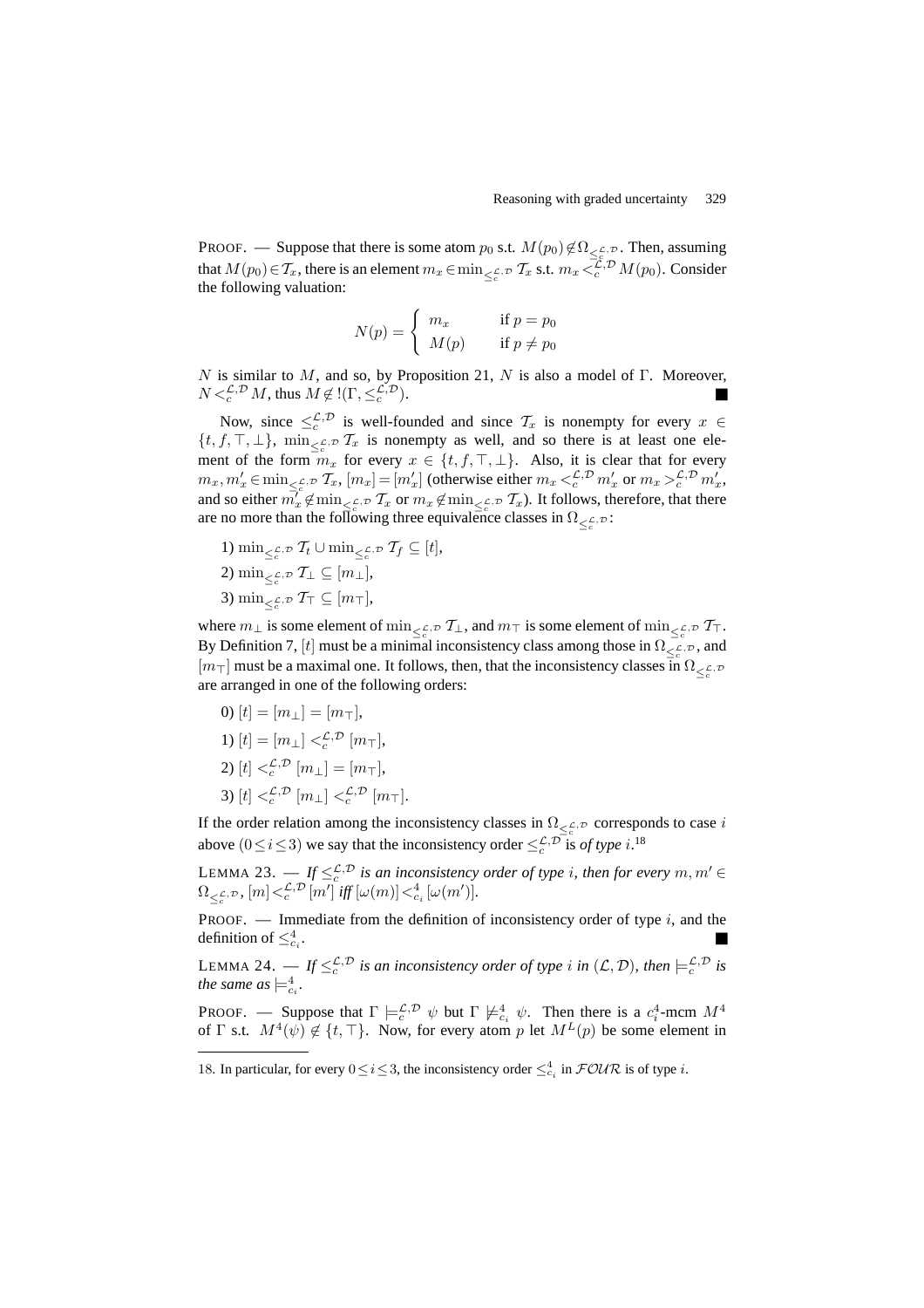$\min_{\leq \mathcal{L}^c} \mathcal{T}_{M^4(p)}$ . Thus  $\omega \circ M^L = M^4$ , and  $M^L$  is similar to  $M^4$ . By Proposition 21,  $M^{\frac{1}{2}}$  is a model of  $\Gamma$  and it is not a model of  $\psi$ . To get a contradiction to  $\Gamma \models_c^{\mathcal{L}, \mathcal{D}} \psi$ , it remains to show, then, that  $M^L$  is a c-mcm of  $\Gamma$  in  $(\mathcal{L}, \mathcal{D})$ . Indeed, otherwise by stopperdness (Proposition 17) there is a c-mcm  $N^L$  of  $\Gamma$  s.t.  $N^L <sub>c</sub>$ ,  $\mathcal{D}$   $M^L$ . So for every atom p,  $[N^L(p)] \leq_c^{L,D} [M^L(p)]$ , and there is an atom  $p_0$  s.t.  $[N^L(p_0)] <_c^{L,D} [M^L(p_0)]$ . Let  $N^4 = \omega \circ N^L$ . Again,  $N^4$  is similar to  $N^L$ , therefore it is a (fourvalued) model of Γ. Also, by the definition of M, for every atom  $p$ ,  $M<sup>L</sup>(p) \in \Omega_{\leq \frac{c}{c}, \mathcal{D}}$ and by Lemma 22,  $\forall p \; N^L(p) \in \Omega_{\leq \frac{c}{c}, p}$ . Thus, by Lemma 23,

$$
[N^4(p)] = [\omega \circ N^L(p)] \leq_{c_i}^4 [\omega \circ M^L(p)] = [M^4(p)].
$$

Also, by the same lemma,

$$
[N^4(p_0)] = [\omega \circ N^L(p_0)] <_{c_i}^4 [\omega \circ M^L(p_0)] = [M^4(p_0)].
$$

It follows that  $N^4 <_{c_i}^4 M^4$ , but this contradicts the assumption that  $M^4$  is a  $c_i^4$ -mcm of Γ.

For the converse, suppose that  $\Gamma \models_{c_i}^4 \psi$ , but  $\Gamma \not\models_c^{L,D} \psi$ . Then there is a c-mcm  $M^L$ of  $\Gamma$  in  $(L, \mathcal{D})$  s.t.  $M^{L}(\psi) \notin \mathcal{D}$ . Define, for every atom  $p$ ,  $M^{4}(p) = \omega \circ M^{L}(p)$ . By the definition of  $\omega, M^4$  is similar to  $M^L$  and so  $M^4$  is a model of  $\Gamma$  in  $\mathcal{FOUR}$ , but it is not a model of  $\psi$ . It remains to show, then, that  $M^4$  is a  $c_i^4$ -mcm of  $\Gamma$ . Indeed, otherwise there is a model  $N^4$  of  $\Gamma$  s.t.  $N^4 <_{c_i}^4 M^4$ , that is, for every atom  $p[N^4(p)] \leq_{c_i}^4 [M^4(p)]$ , and there is an atom  $p_0$  for which this inequality is strict:  $[N^4(p_0)] <_{c_i}^4 [M^4(p_0)]$ . Now, for every atom  $p$ , let Thus  $\omega \circ N^L = N^4$ , and  $N^L$  is similar to  $N^4$ . By Proposition 21,  $N^L$  is in particular a model of  $\Gamma$  in  $(\mathcal{L}, \mathcal{D})$ . Moreover, for every atom p,

$$
[\omega \circ N^{L}(p)] = [N^{4}(p)] \leq_{c_i}^{4} [M^{4}(p)] = [\omega \circ M^{L}(p)].
$$

Now, by the definition of  $N^L$  we have that for every atom  $p$ ,  $N^L(p) \in \Omega_{\leq \frac{c}{c},\mathcal{D}}$ , and by Lemma 22,  $M^{L}(p) \in \Omega_{\leq \xi, \mathcal{D}}$  as well. Hence, by Lemma 23,  $[N^{L}(p)] \leq \xi, \mathcal{D}^{L}(p)[M^{L}(p)]$ . Similarly,

$$
[\omega \circ N^{L}(p_0)] = [N^4(p_0)] <_{c_i}^4 [M^4(p_0)] = [\omega \circ M^{L}(p_0)]
$$

and again this entails that  $[N^L(p_0)] <_c^{L, \mathcal{D}} [M^L(p_0)]$ . It follows that  $N^L <_c^{L, \mathcal{D}} M^L$ , but this contradicts the assumption that  $M^L$  is a c-mcm of  $\Gamma$  in  $(\mathcal{L}, \mathcal{D})$ .

Now, by Lemma 24, Theorem 15 is obtained. ■

4. Reasoning with 
$$
\models_c^{\mathcal{L},\mathcal{D}}
$$

In this section we consider some basic properties of  $\models_c^{\mathcal{L},\mathcal{D}}$ . By Theorem 15, it is sufficient to consider  $\mathcal{FOUR}$  and the four corresponding consequence relations  $\models_{c_i}^4$  $(i = 0, \ldots, 3)$ . Note that the proof of Theorem 15 induces a simple algorithm for determining which one of the basic four-valued consequence relations is the same as a given consequence relation of the form  $\models_c^{\mathcal{L},\mathcal{D}}$ . See Figure 2 for the details.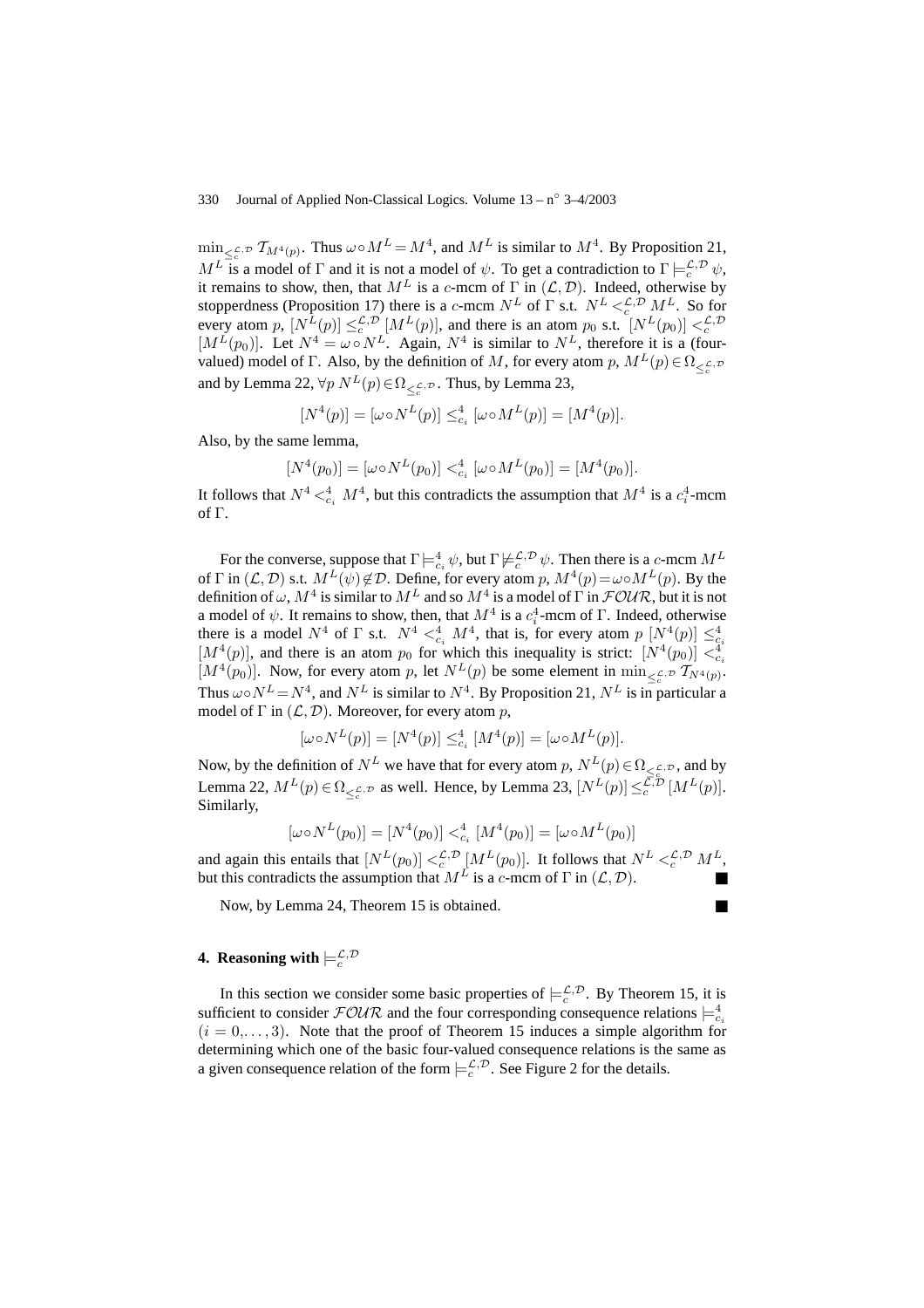input: an inconsistency order  $\leq_c^{\mathcal{L},\mathcal{D}}$  in  $(\mathcal{L},\mathcal{D})$ choose some  $m_\perp\in \min_{\leq c,\mathcal{D}}\mathcal{T}_\perp$  and  $m_\top\in \min_{\leq c,\mathcal{D}}\mathcal{T}_\top$ . if  $([m_\top] = [t])$  then output 0  $c^{\mathcal{L,D}}\ =\ \models_{c_0}^4\ast/$ else if  $([m_\perp] = [t])$  then output 1  $c^{\mathcal{L,D}}\ =\ \models^4_{c_1}\ast/$ else if  $([m_\top] = [m_\bot])$  then output 2  $c^{\mathcal{L},\mathcal{D}}\ =\ \models^4_{c_2}\ast/$ else output 3  $c^{\mathcal{L},\mathcal{D}} \;=\; \models^4_{c_3} \ast /$ 

**Figure 2.** Finding the equivalent four-valued consequence relation of  $\models_c^{\mathcal{L},\mathcal{D}}$ .

#### **4.1.** *The relative strength of the basic logics*

PROPOSITION 25. — *Let*  $\Gamma$  *be a set of formulae and*  $\psi$  *a formula in*  $\Sigma$ *.* 

- *a*) The consequence relations  $\models_{c_i}^4$ ,  $0 \le i \le 3$ , are all different.
- *b*) For every  $1 \leq i \leq 3$ , if  $\Gamma \models_{c_0}^4 \psi$  then  $\Gamma \models_{c_i}^4 \psi$ .
- *c*) No one of  $\models_{c_1}^4, \models_{c_2}^4$ , and  $\models_{c_3}^4$ , is stronger than the other.

PROOF. — For the first part, consider the following set:

$$
\Gamma = \{\neg q, (p \supset q) \vee (\neg q \supset \neg p), (\neg p \supset q) \vee (\neg q \supset p)\}.
$$

The  $c_i^4$ -mcms of  $\Gamma$  are given in Table 5.

**Table 5.** *The*  $c_i^4$ -mcms of  $\Gamma$ 

|                | D | $c_0^4$ -mcms | $c_1^4$ -mcms | $c_2^4$ -mcms | $c_3^*$ -mcms |
|----------------|---|---------------|---------------|---------------|---------------|
| M <sub>1</sub> |   |               |               |               |               |
| $M_2$          |   |               |               |               |               |
| $M_3$          |   |               |               |               |               |
| $M_4$          |   |               |               |               |               |
| $M_5$          |   |               |               |               |               |
| $M_6$          |   |               |               |               |               |

It is easy to verify that for every  $0 \le i \le 3$ , the consequences of  $\Gamma$  w.r.t.  $\models_{c_i}^4$  are different. Let  $Th_i(\Gamma) = \{ \psi \mid \Gamma \models_{c_i}^4 \psi \}$ . Then from Table 5 it follows that  $Th_0(\Gamma) \subseteq$  $Th_2(\Gamma) \subseteq Th_3(\Gamma) \subseteq Th_1(\Gamma)$ . Moreover,  $q \supset p \in Th_1(\Gamma) \setminus Th_3(\Gamma)$ ,  $p \supset q \in Th_3(\Gamma) \setminus$  $Th_2(\Gamma)$ , and  $q \supset (p \vee \neg p) \in Th_2(\Gamma) \setminus Th_0(\Gamma)$ , so the inclusions above are proper.

The second part of the claim is obvious. For the last part, note that  $p \vee \neg p \in Th_2(\emptyset)$ and  $p \vee \neg p \in Th_3(\emptyset)$ , while  $p \vee \neg p \notin Th_1(\emptyset)$ . Thus, by what we have already shown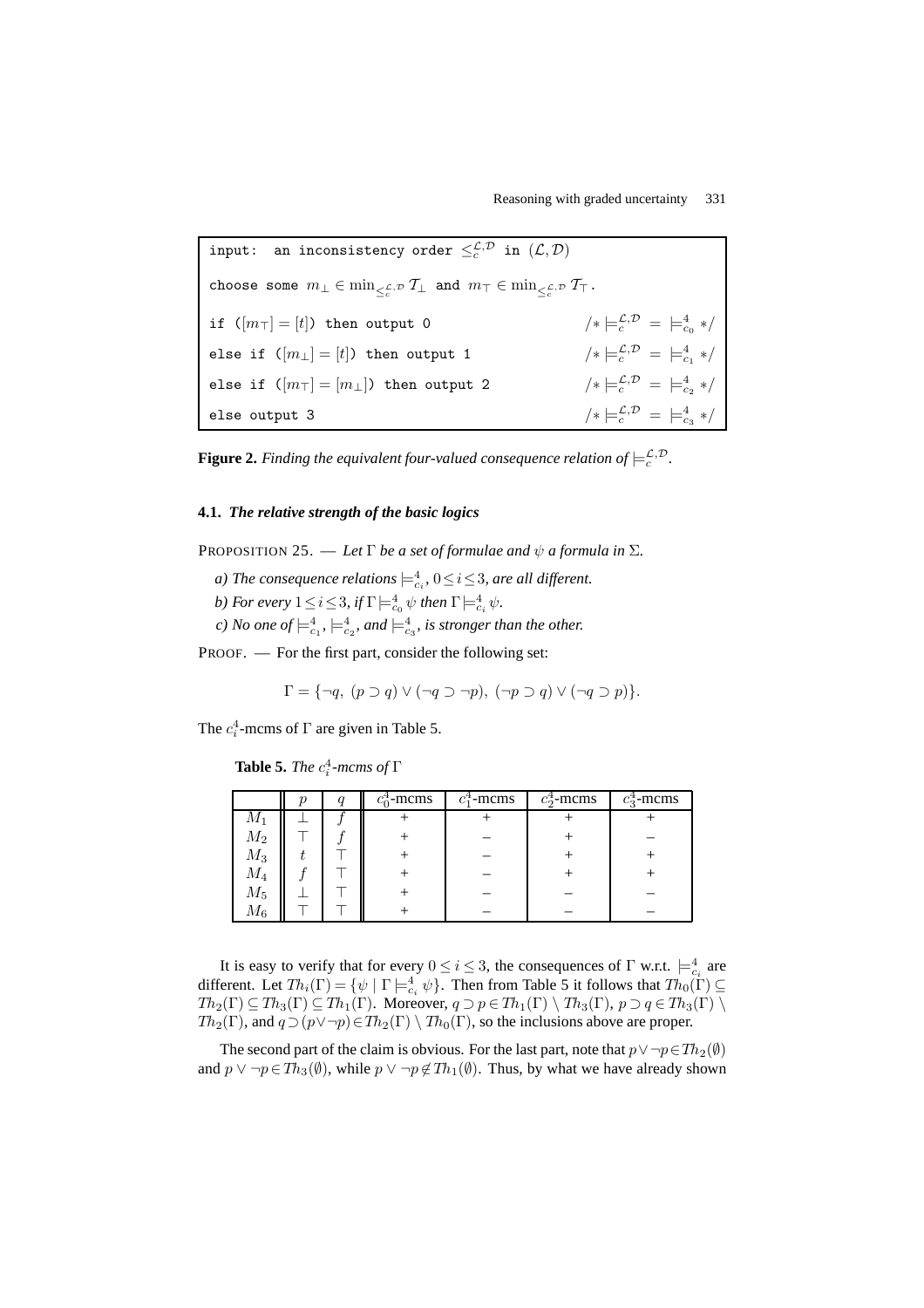in the first part of this proof, it remains to show that  $\models^4_{c_3}$  is not stronger than  $\models^4_{c_2}$ . For this, consider the following set:

$$
\Gamma' = \{p, (\neg p \supset q) \supset q, q \supset \neg q, \neg q \supset q\}.
$$

The only  $c_2^4$ -mcm of  $\Gamma'$  is  $M_1(p)=t$ ,  $M_1(q)=\top$ , while the  $c_3^4$ -mcms of  $\Gamma'$  are  $M_1$  and  $M_2(p) = \top$ ,  $M_2(q) = \bot$ . Thus, e.g.,  $\Gamma' \models_{c_2}^4 q$  while  $\Gamma' \not\models_{c_3}^4 q$ . In this case, therefore,  $Th_3(\Gamma') \subset Th_2(\Gamma')$  $\blacksquare$ ).

In contrast to the last proposition, in the classical language  $\Sigma_{\text{cl}}$ ,<sup>19</sup> the basic consequence relations *are* comparable:

PROPOSITION 26. — *Let*  $\Gamma$  *be a set of formulae and*  $\psi$  *a formula in*  $\Sigma_{\text{cl}}$ *. Then:* 

 $a)$   $\Gamma \models_{c_2}^4 \psi$  *iff*  $\Gamma \models_{c_3}^4 \psi$ .

b) if  $\Gamma \models^4_{c_1} \psi$  then  $\Gamma \models^4_{c_2} \psi$  and  $\Gamma \models^4_{c_3} \psi$ .

*c*) If  $\psi$  *is a formula in a conjunctive normal form (CNF), none of its conjuncts is a* tautology, then  $\Gamma \models^4_{c_1} \psi$  iff  $\Gamma \models^4_{c_2} \psi$  iff  $\Gamma \models^4_{c_3} \psi$ .

PROOF. — For item (a), consider the following lemma:

LEMMA 27. — Let  $\Gamma$  be a set of formulae in  $\Sigma_{\text{cl}}$ ,  $M - a$   $c_2^4$ -mcm of  $\Gamma$ , and  $N - a$  $c_3^4$ -mcm of  $\Gamma$ *. Then there is no formula*  $\psi$  *s.t.*  $M(\psi) = \bot$  *or*  $N(\psi) = \bot$ *.* 

PROOF (OF THE LEMMA). — Since  $\{t, f, \top\}$  is closed under  $\neg, \vee, \wedge$ , it is sufficient to show the lemma only for atomic formulae. We show it for  $M$ ; the proof for  $N$  is similar. Define a transformation  $g : \mathcal{FOUR} \to \{t, f, \top\}$  as follows:  $g(\bot) = t$ , and  $q(x) = x$  otherwise. As it is easily verified (by induction on the structure of formulae in  $\Sigma_{\text{cl}}$ ), for every formulae  $\psi$  in  $\Sigma_{\text{cl}}$  s.t.  $M(\psi)$  is designated,  $g \circ M(\psi)$  is designated as well. It follows that  $g \circ M$  is also a model of  $\Gamma$ . Since  $g \circ M \leq_{c_2}^4 M$ , necessarily  $g \circ M = M$ .

Now, lemma 27 implies that the set of the  $c_2^4$ -mcms of  $\Gamma$  are the same as the set of the  $c_3^4$ -mcms of  $\Gamma$ , and so item (a) is obtained.

The first part of item (b) follows from the fact that in  $\Sigma_{\text{cl}}$ , every  $c_2^4$ -mcm of  $\Gamma$  is also a  $c_1^4$ -mcm of  $\Gamma$ . Indeed, suppose for a contradiction that M is a  $c_2^4$ -mcm of  $\Gamma$  and it is not a  $c_1^4$ -mcm of  $\Gamma$ , i.e., there is another model N of  $\Gamma$  s.t.  $N <_{c_1}^4 M$ . Define for every atom p a valuation M' as follows:  $M'(p) = t$  if  $N(p) = \perp$  and  $M'(p) = N(p)$ otherwise. Now, it is easy to verify, by induction on the structure of the formulae in  $\Sigma_{\text{cl}}$ , that  $M'(\psi) \in \mathcal{D}$  whenever  $N(\psi) \in \mathcal{D}$ , and so  $M'$  is a model of  $\Gamma$ . Also, as for every atom p, the equivalence class w.r.t.  $\leq_{c_1}^4$  of  $M'(p)$  is the same as that of  $N(p)$ , and  $N <^4_{c_1} M$ , it follows that  $M' <^4_{c_1} M$ . By Lemma 27, then,  $M' <^4_{c_2} M$  as well, and this is a contradiction to the assumption that  $M \in \{(\Gamma, \leq^4_{c_2})\}$ .

The second part of item (b) (the one that is related to  $\models_{c_3}^4$ ) follows from the first part of item (b) together with item (a).

<sup>19.</sup> I.e., the language of  $\{\neg, \wedge, \vee, \rightarrow, t, f\}.$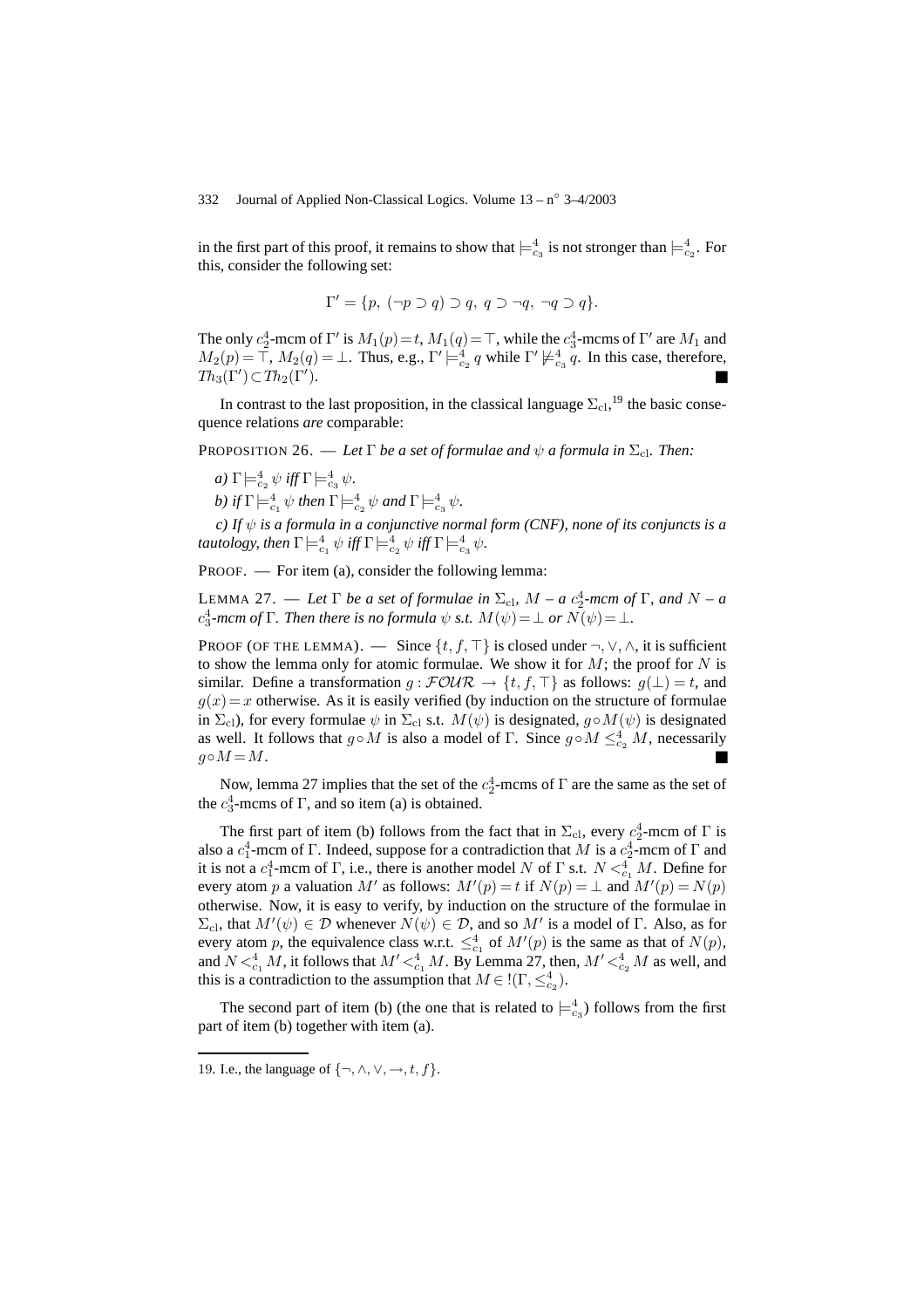For item (c) it is sufficient to assume that  $\psi$  is a disjunction of literals that does not contain an atomic formula and its negation. Assume that  $\Gamma \not\models^4_{c_1} \psi$ . Then there is a  $c_1^4$ -mcm M of  $\Gamma$  s.t.  $M(\psi) \notin \{t, \top\}$ . Consider the valuation  $M'$ , defined as follows:

$$
M'(p) = \begin{cases} t & \text{if } M(p) = \bot \text{ and } p \text{ does not appear in } \psi \\ f & \text{if } M(p) = \bot \text{ and } p \text{ appears in } \psi \\ M(p) & \text{otherwise} \end{cases}
$$

As in part (b), it is easy to verify that  $M'$  is a  $c_2^4$ -mcm of  $\Gamma$  and  $M'(\psi) \notin {\{\top, t\}}$ . Thus,  $\Gamma \not\models^4_{c_2} \psi$ . Again, the second part of item (c) follows from the first part of this item together with item (a).

#### **4.2.** *Paraconsistency and relations to classical logic*

In what follows we shall write  $\models^2$  for the classical consequence relation, and  $\models_c^4$ for any one of  $\models_{c_i}^4$ ,  $0 \le i \le 3$ .

PROPOSITION 28.  $-\models_c^4$  is paraconsistent.

PROOF. — It is easy to see that reasoning with  $\models_c^4$  does not reduce to triviality even when the set of premises is not consistent. For instance,  $p, \neg p \not\models^4_c q$ . To see that, consider a valuation  $\nu$ , for which  $\nu(p)=\top$  and  $\nu(q)=f$ .

# PROPOSITION 29. — If  $\Gamma \models_c^4 \psi$  then  $\Gamma \models^2 \psi$ .

PROOF. — Let M be a classical model of  $\Gamma$ . Since the set  $\{t, f\}$  is closed under the operations in  $\Sigma$ , there is no difference between viewing M as a valuation in  $\mathcal{FOUR}$ and viewing it as a valuation in  $\{t, f\}$ . Hence M is also a model of  $\Gamma$  in  $\mathcal{FOUR}$ . Now, since M assigns only classical truth values to the atomic formulae, M must be a c-mcm of  $\Gamma$  in  $\mathcal{FOUR}$ . Since  $\Gamma \models^4_c \psi$ , necessarily  $M(\psi) \in \{t, \top\}$ . On the other hand,  $M(\psi) \in \{t, f\}$ , and so  $M(\psi) = t$ . It follows that M is a classical model of  $\psi$ , thus  $\Gamma \models^2 \psi$ .

The converse of Proposition 29 is not true in general. For instance, excluded middle is not valid w.r.t.  $\models_{c_0}^4$  and  $\models_{c_1}^4$ . However, with respect to the other basic fourvalued consequence relations, the converse of Proposition 29, applied on classically consistent theories, does hold.

PROPOSITION 30. — *Let* Γ *be a classically consistent theory. Then for every formula*  $\psi$  *in*  $\Sigma$ ,  $\Gamma \models^2 \psi$  *iff*  $\Gamma \models^4_{c_2} \psi$  *iff*  $\Gamma \models^4_{c_3} \psi$ .

PROOF. — Immediately follows from the fact that the set of the  $c_2^4$ -mcms and the set of the  $c_3^4$ -mcms of a classically consistent theory  $\Gamma$  are the same as the set of the classical models of  $\Gamma$ .

By Propositions 28 and 30 it follows that with (any consequence relation of the form  $\models_c^{\mathcal{L}, \mathcal{D}}$  that is equivalent to)  $\models_{c_2}^4$  and  $\models_{c_3}^4$  one can draw classical conclusions from (classically) consistent theories, while the set of conclusions is not 'exploded' when the theory becomes inconsistent. Batens [BAT 98, BAT 00a] describes this property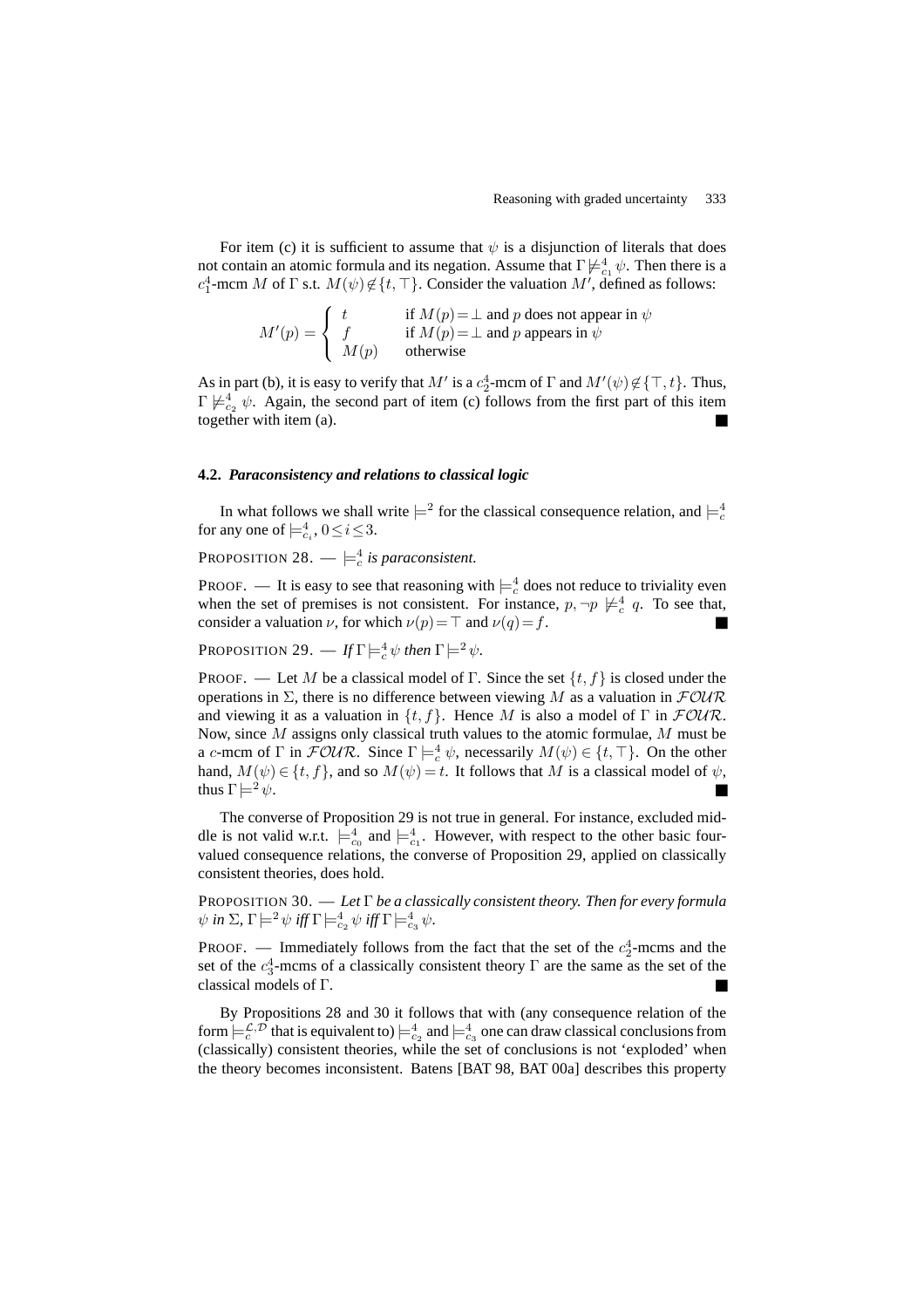as an 'oscillation' between some lower limit (paraconsistent) logic and an upper limit (classical) logic.

#### **4.3.** *Monotonicity and transitivity*

**PROPOSITION 31.**  $\longmapsto$   $\models_{c_0}^4$  is a monotonic consequence relation, while  $\models_{c_i}^4$ , i = 1, 2, 3*, are nonmonotonic relations.*

PROOF. — For the first part, note that  $\models_{c_0}^4$  is in fact the same as  $\models^4$ , which is clearly monotonic. For the other part, consider  $\Gamma = \{p, \neg p \lor q\}$ . Since  $M(p) = t$ ,  $M(q) = t$  is the only  $c_i^4$ -mcm of  $\Gamma$  for  $i = 1, 2, 3$ , it follows that  $\Gamma \models_{c_i}^4 q_i (i = 1, 2, 3)$ . However, as in the proof of Proposition 28, it is easy to see that  $\Gamma$ ,  $\neg p \not\models^4_{c_i} q$  for  $i = 1, 2, 3$ .

For another example, consider again Example 13. As we have shown, for every  $1\!\leq\! i\!\leq\! 3,\Gamma_1\models^4_{c_i} \mathtt{fly}(\mathtt{Tweety}),$  while  $\Gamma_1,$  penguin(Tweety)  $\not\models^4_{c_i} \mathtt{fly}(\mathtt{Tweety}).$   $\blacksquare$ 

The last proposition implies that unless the inconsistency order under consideration is degenerated,  $\models_c^{\mathcal{L}, \mathcal{D}}$  is not monotonic, and so it is not a consequence relation in the standard sense of Tarski [TAR 41]. In such cases it is usual to require a weaker condition (see, e.g., [GAB 85, KRA 90]):

PROPOSITION 32.  $-\models_c^4$  *satisfies cautious (left) monotonicity: if*  $\Gamma \models_c^4 \psi$  *and*  $\Gamma \models_c^4 \phi$ , *then*  $\Gamma, \psi \models^4_c \phi$ .

PROOF. — Assume that  $\Gamma \models^4_c \psi$ , and  $\Gamma \models^4_c \phi$ . Let M be some c-mcm of  $\Gamma \cup \{\psi\}$ . In particular,  $M$  is a model of  $\Gamma$ . Moreover, it must be a  $c$ -mcm of  $\Gamma$  as well, since otherwise there would have been some  $N \in mod(\Gamma)$  s.t.  $N \leq_c^4 M$ . Since  $\Gamma \models_c^4 \psi$ , this *N* would have been a model of  $\Gamma \cup \{\psi\}$  which is strictly  $\leq_c^4$ -smaller than M. Hence M cannot be a c-mcm of  $\Gamma \cup \{\psi\}$ , with a contradiction to the choice of M. Therefore, M is a c-mcm of Γ. Now, since  $\Gamma \models_c^4 \phi$ , M is a model of  $\phi$ . Hence  $\Gamma, \psi \models_c^4 \phi$ .

A desirable property of non-monotonic consequence relations is the ability to preserve any conclusion when learning about a new fact that has no influence on the set of premises. Consequence relations that satisfy this property are called *rational* [LEH 92]. The next proposition shows that  $\models_{c_i}^4 (i=0,\ldots,3)$  are rational.

PROPOSITION 33. — If  $\Gamma \models_c^4 \psi$  and  $\mathcal{A}(\Gamma \cup \{\psi\}) \cap \mathcal{A}(\phi) = \emptyset$ , then  $\Gamma, \phi \models_c^4 \psi$ .<sup>20</sup>

Intuitively, the second condition in Proposition 33 guarantees that  $\phi$  is 'irrelevant' for Γ and  $\psi$ . The intuitive meaning of Proposition 33 is, therefore, that the reasoner does not have to retract  $\psi$  when learning that  $\phi$  holds.

PROOF. — Otherwise,  $\Gamma$ ,  $\phi \not\models^4_c \psi$ , so there is an  $M \in \{(\Gamma \cup \phi, \leq^4_c) \text{ s.t. } M(\psi) \not\in \{t, \top\}.$ Let m be some  $\leq_c^4$ -minimal element. Consider the following valuation:

$$
N(p) = \begin{cases} M(p) & \text{if } p \in \mathcal{A}(\Gamma \cup \psi), \\ m & \text{otherwise.} \end{cases}
$$

<sup>20.</sup> Recall that  $\mathcal{A}(\Gamma)$  is the set of atomic formulae that appear in some formula of  $\Gamma$ .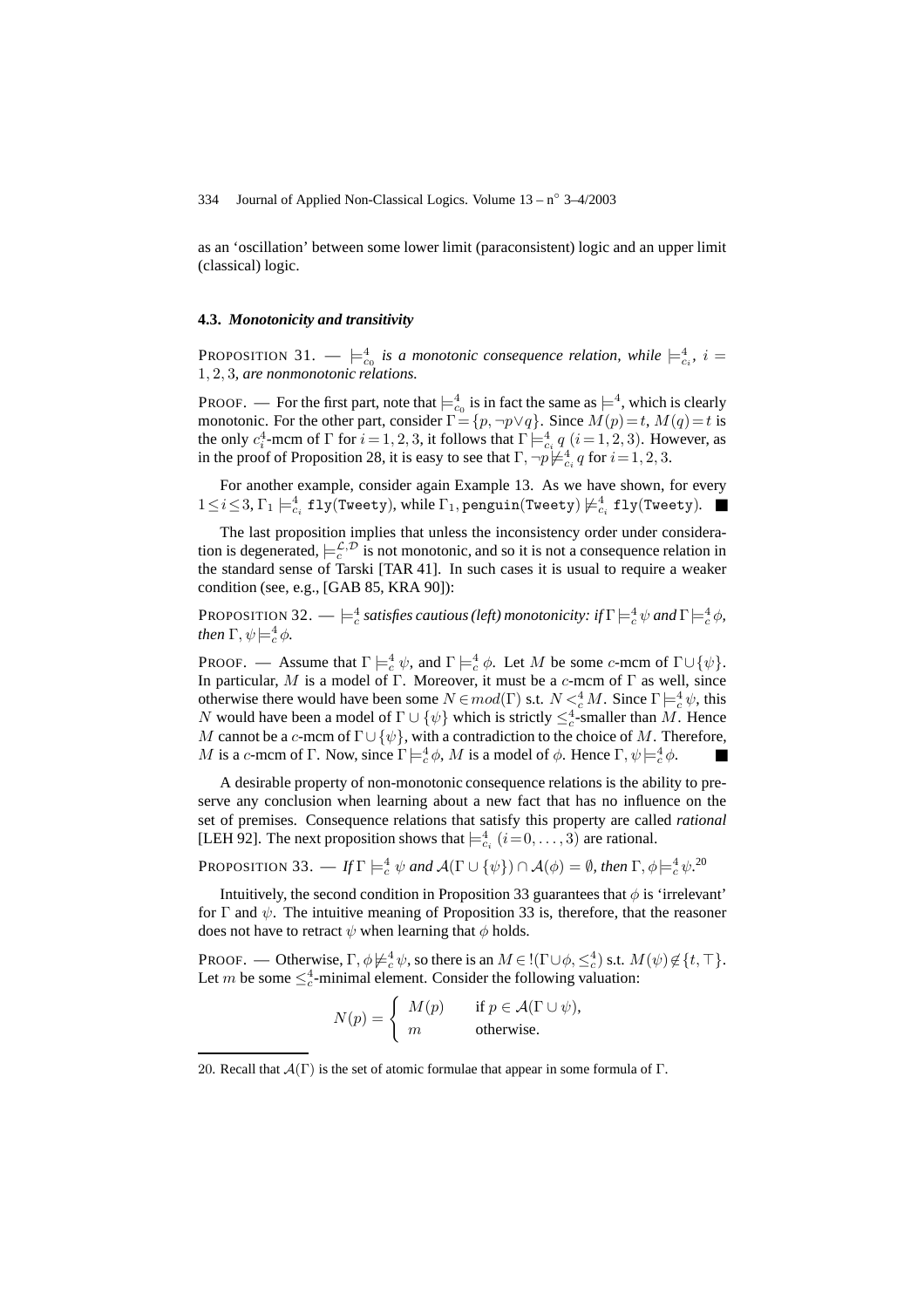Clearly, N is a model of  $\Gamma$  and  $N(\psi) \notin \{t, \top\}$ . Since  $\Gamma \models_c^4 \psi$ , N cannot be a c-mcm of Γ, and so there is a model N' of Γ s.t.  $N' <sub>c</sub><sup>4</sup> N$ . By the definition of N, there is some  $p_0 \in A(\Gamma \cup \psi)$  s.t.  $N'(p_0) <_c^4 N(p_0)$ . Now, consider the following valuation:

$$
M'(p) = \begin{cases} N'(p) & \text{if } p \in \mathcal{A}(\Gamma \cup \psi), \\ M(p) & \text{otherwise.} \end{cases}
$$

Clearly,  $M' <^4_c M$ , and since  $M'$  is the same as  $N'$  on  $\mathcal{A}(\Gamma)$ ,  $M'$  is also a model of Γ. Moreover, using the facts that  $\mathcal{A}(\Gamma \cup \psi) \cap \mathcal{A}(\phi) = \emptyset$  and that M is a model of  $\phi$ , it follows that M' is also a model of  $\phi$ . Hence M' is a model of  $\Gamma \cup \{\phi\}$ , which is strictly  $\leq_c^4$ -smaller than M, but this is a contradiction to the choice of M.

NOTE 34. — In order to assure rationality, Lehmann and Magidor [LEH 92] introduced the rule of *rational monotonicity:*

if 
$$
\Gamma \sim \psi
$$
 then  $\Gamma$ ,  $\phi \sim \psi$ , unless  $\Gamma \sim \neg \phi$ .

Rational monotonicity may be considered as too strong for assuring rationality, and there are many general patterns of nonmonotonic reasoning that do not satisfy this rule. For instance, although  $\models_{c_1}^4$  is rational (by Proposition 33), it does not satisfy rational monotonicity. To see this consider, e.g.,  $\Gamma = \{p, q \supset \neg p\}, \psi = \neg p \supset \neg q$ , and  $\phi = q.$ 

PROPOSITION 35.  $- \models_c^4$  is a Tarskian cautious consequence relation in the sense of [ARI 99, ARI 00b]*, i.e., it is reflexive* ( $\Gamma \models^4_c \psi$  *for every*  $\psi \in \Gamma$ *), and satisfies cautious monotonicity* (*see Proposition 32*) *and cautious cut* (*if*  $\Gamma \models_c^4 \psi$  *and*  $\Gamma, \psi \models_c^4 \phi$ *, then*  $\Gamma \models^4_c \phi$ ).

PROOF. — Reflexivity easily follows from the definition of  $\models_c^4$ , and cautious monotonicity is shown in Proposition 32. It remains to show cautious cut (transitivity): suppose that  $\Gamma \models^4_c \psi$  and  $\Gamma, \psi \models^4_c \phi$ . We shall show that this entails that every  $\leq^4_c$ . mcm of  $\Gamma$  is also a model of  $\phi$  (and so  $\Gamma \models_c^4 \phi$ ). Indeed, let  $M \in mod(\Gamma)$ . Since  $\Gamma \models_c^4 \psi$ , M is a model  $\psi$ , thus  $M \in mod(\Gamma \cup \{\psi\})$ . Now, M is also a c-mcm of  $\Gamma \cup \{\psi\}$ , otherwise there would have been some  $N \in mod(\Gamma \cup \{\psi\})$  s.t.  $N <^4_c M$ . In particular, this N would be a model of  $\Gamma$  which is strictly  $\leq_c^4$ -smaller than M, and this is a contradiction to the choice of M as a c-mcm of  $\Gamma$ . The fact that M is a model of  $\phi$  follows now from the assumption that  $\Gamma, \psi \models^4_c \phi$ .  $\frac{4}{c}\phi$ .

#### **4.4.** *Inconsistency adaptation*

We conclude this section by showing that  $\models_{c_2}^4$  and  $\models_{c_3}^4$  are, in terms of Batens [BAT 98, BAT 00a, BAT 02], *adaptive*: if it is possible to distinguish between a consistent part and an inconsistent part of a given theory, then every assertion that classically follows from the consistent part, and is not related to the inconsistent part, is also a  $\models_{c_i}^4$ -consequence  $(i = 2, 3)$  of the whole theory. Thus, while  $\models_{c_2}^4$  and  $\models_{c_3}^4$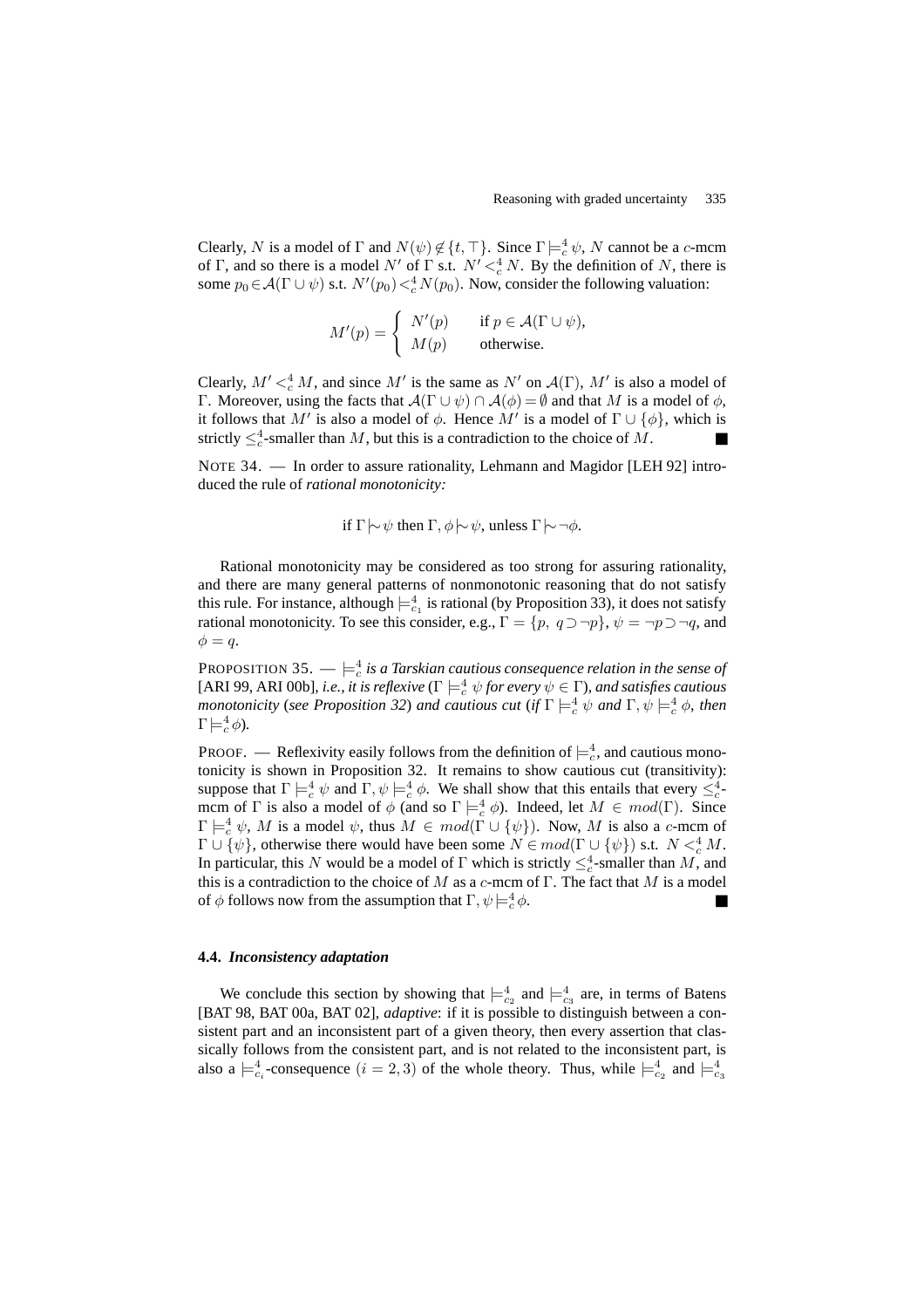handle inconsistent theories in a nontrivial way (Proposition 28), they presuppose a consistency of all the assertions 'unless and until proven otherwise'.

**PROPOSITION 36.** — Let  $\Gamma = \Gamma' \cup \Gamma''$  be a set of formulae in  $\Sigma$  s.t.  $\Gamma'$  is classically *consistent and*  $\mathcal{A}(\Gamma') \cap \mathcal{A}(\Gamma'') = \emptyset$ *. Then for every*  $\psi$  *s.t.*  $\mathcal{A}(\psi) \cap \mathcal{A}(\Gamma'') = \emptyset$ *, the fact that*  $\Gamma' \models^2 \psi$  *entails that*  $\Gamma \models^4_{c_2} \psi$  *and*  $\Gamma \models^4_{c_3} \psi$ .

PROOF. — We show here the case of  $\models_{c_2}^4$ ; the proof for  $\models_{c_3}^4$  is similar. Suppose that  $\Gamma' \models^2 \psi$ . By Proposition 30, Γ'  $\models^4_{c_2} \psi$ , and by Proposition 33, since  $\mathcal{A}(\Gamma' \cup \psi)$  ∩  $\mathcal{A}(\Gamma'') = \emptyset$ , we have that  $\Gamma \models_{c_2}^4 \psi$ .

EXAMPLE 37. — Consider the set  $\Gamma = \{p, \neg p, q, \neg p \lor r, \neg q \lor s\}$ . A plausible inference system should *not* apply here the Disjunctive Syllogism on  $\Gamma'' = \{p, \neg p \lor r\}$ for concluding that r follows from Γ. The reason for this is that  $\neg p$  is also true in Γ, and so  $\neg p \lor r$  holds even in cases that r is false. On the other hand, applying the Disjunctive Syllogism on the subset  $\Gamma' = \{q, \neg q \lor s\}$  (for concluding s from  $\Gamma$ ) may be justified by the fact that  $\Gamma'$  should not be affected by the inconsistency in  $\Gamma$ , therefore inference rules that are classically valid can be applied on its elements. Now, since  $\Gamma$  can be split-up to two separated subsets, one  $(\Gamma')$  is consistent, and the other (Γ'') is inconsistent, it follows from Proposition 36 that  $\Gamma \models_{c_2}^4 s$  and  $\Gamma \models_{c_3}^4 s$ . Also,  $\Gamma \not\models^4_{c_2} r$  and  $\Gamma \not\models^4_{c_3} r$ , as indeed intuitively expected.

#### **5. Computability**

A general method for reducing questions of consequences in preferential structures to computations of classical entailments is introduced in [ARI 02b, ARI 03b]. This approach is based on a definition of appropriate circumscriptive axioms to capture the notion of minimality and for representing preferential reasoning. In this section we incorporate this method in our framework, and show how reasoning with (graded) uncertainty can be implemented using algorithms for processing circumscriptive theories (such as those of [OHL 96, DOH 97]). As the underlying language of these algorithms is the (propositional or first-order) classical one, our computational method is applied on theories in the classical fragment of  $\Sigma$ , namely:  $\Sigma_{\text{cl}} = \{\neg, \wedge, \vee, \rightarrow, f, t\}.$ 

Given a theory Γ, the first step according to the approach of [ARI 02b, ARI 03b], is to apply on it the following transformation, that essentially serves as a separator of negated atoms from affirmed ones:

DEFINITION 38 ([ARI 03B]). — Let  $\psi$  be a formula in  $\Sigma_{\text{cl}}$ . Denote by  $\overline{\psi}$  the for*mula that is obtained from* ψ *by substituting every positive occurrence in* ψ *of an atomic formula* p *by a new symbol* p <sup>+</sup>*, and replacing every negative occurrence in* ψ *of an atomic formula* p *by* ¬p −*.* <sup>21</sup> *The language that is obtained from* Σcl *by introducing these new symbols is denoted by* Σ ± cl*. Given a set* Γ *of formulae in* Σcl*, we denote the set*  $\{\overline{\psi} \mid \psi \in \Gamma\}$  *by*  $\overline{\Gamma}$ *.* 

<sup>21.</sup> An occurrence of p in  $\psi$  is called *positive* if it appears in the scope of an even number of negation operators; otherwise, it is a *negative* occurrence.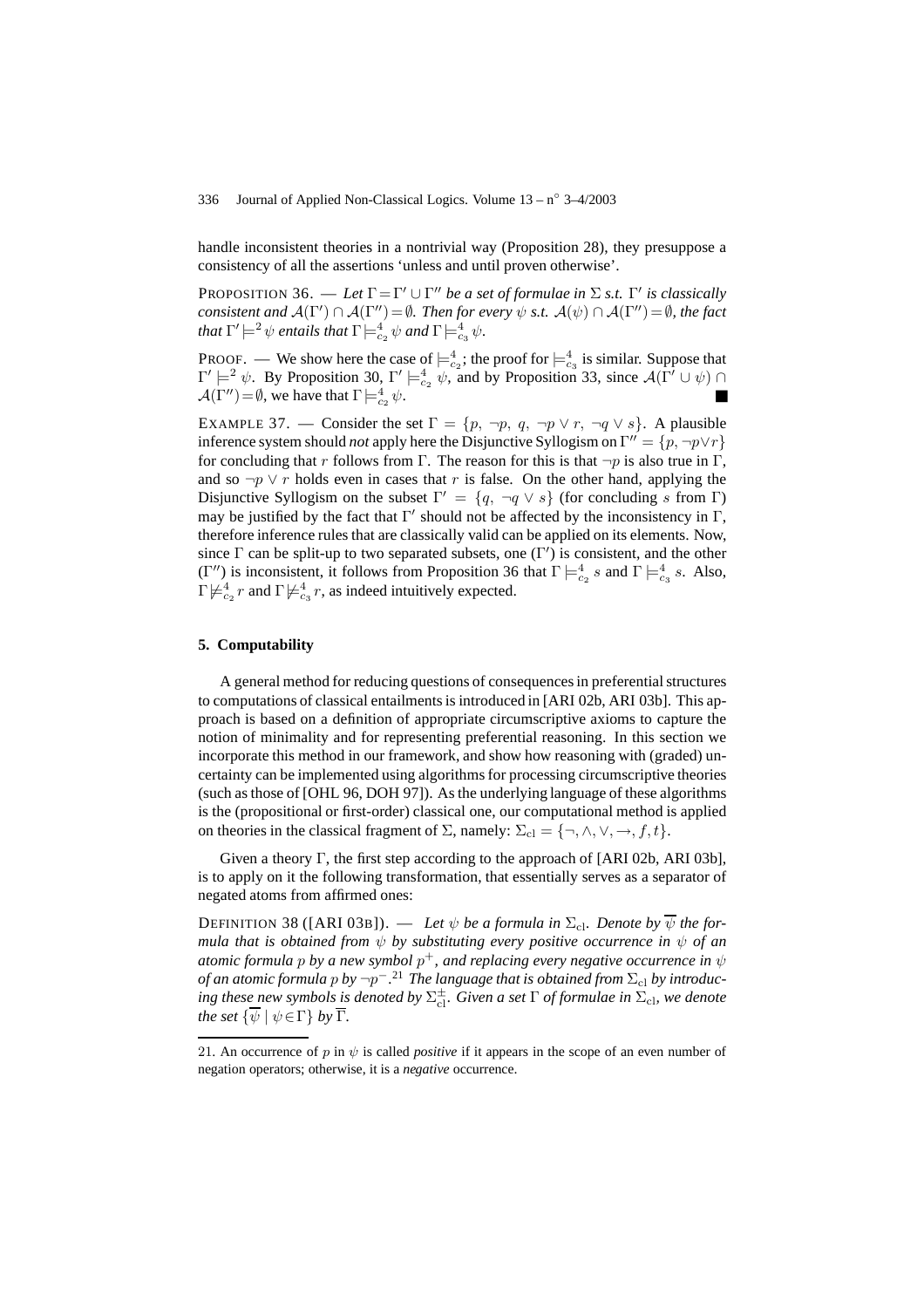EXAMPLE 39. — Let  $\psi = \neg(p \lor \neg q) \lor \neg q$ . The first appearance of q in  $\psi$  is positive, and the second appearance of q in  $\psi$  as well as the appearance of p in  $\psi$  are negative. Thus,  $\overline{\psi} = \neg(\neg p^- \lor \neg q^+) \lor \neg \neg q^-$ .

Consider now the following transformation between four-valued valuations of formulae in  $\Sigma_{\text{cl}}$  and two-valued valuations of formulae in  $\Sigma_{\text{cl}}^{\pm}$ :

DEFINITION 40 ([ARI 02B, ARI 03B]). —

$$
\nu(p) = t \iff \overline{\nu}(p^+) = 1, \ \overline{\nu}(p^-) = 0, \qquad \nu(p) = f \iff \overline{\nu}(p^+) = 0, \ \overline{\nu}(p^-) = 1, \n\nu(p) = \top \iff \overline{\nu}(p^+) = 1, \ \overline{\nu}(p^-) = 1, \qquad \nu(p) = \bot \iff \overline{\nu}(p^+) = 0, \ \overline{\nu}(p^-) = 0.
$$

A key result for the computational method is the following:

LEMMA 41 ([ARI 02B, ARI 03B]). —  $\nu \in mod(\psi)$  *iff*  $\overline{\nu} \in mod(\overline{\psi})$ .

Lemma 41 immediately entails the following result:

PROPOSITION 42 ([ARI 02B, ARI 03B]). —  $\Gamma \models^4 \psi$  *iff*  $\overline{\Gamma} \models^2 \overline{\psi}$ .

Since, by its definition,  $\models^4$  is the same as  $\models^4_{c_0}$ , we actually have a method of computing  $\models_{c_0}^4$  by  $\models^2$ :

COROLLARY 43. —  $\Gamma \models^4_{c_0} \psi$  iff  $\overline{\Gamma} \models^2 \overline{\psi}$ .

Corollary 43 implies, in particular, that reasoning with  $\models_{c_0}^4$  may be implemented by two-valued theorem provers. Moreover, since  $\overline{\Gamma}$  is obtained from  $\Gamma$  in a polynomial time, computing consequences in this case is *polynomially reducible* to computations of classical entailment.

We turn now to the other three basic types of logics of the form  $\models_c^{\mathcal{L},\mathcal{D}}$ , namely:  $\models^4_{c_1}, \models^4_{c_2}$ , and  $\models^4_{c_3}$ . Recall that with respect to the language  $\Sigma_{c}$ ,  $\models^4_{c_2}$  and  $\models^4_{c_3}$  are actually the same relation (item (a) of Proposition 26). It is sufficient, therefore, to consider only  $\models_{c_1}^4$  and  $\models_{c_2}^4$ .

In order to simulate reasoning with  $\models_{c_1}^4$  and  $\models_{c_2}^4$  by classical entailment we should first represent the inconsistency orders  $\leq_{c_i}^4$   $(i=1, 2)$ . Following [ARI 02b, ARI 03b], this is accomplished by introducing a circumscription axiom Circ<sub>i</sub> that expresses  $\leq_{c_i}^4$ objectively, using a formula  $C_i$ :

DEFINITION 44. — *For a set*  $\vec{p} = \{p_1, p_2, \ldots, p_n\}$  *of atoms in*  $\Sigma_{\text{cl}}$ ,  $^{22}$  *let*  $\vec{p}^{\,\pm}$  =  $\{p_1^+, p_1^-, p_2^+, p_2^-, \ldots, p_n^+, p_n^-\}$  *be the corresponding set of atoms in*  $\Sigma_{\text{cl}}^{\pm}$ *, and*  $\vec{q}^{\,\pm}$  *– a renaming in*  $\Sigma_{\text{cl}}^{\pm}$  *of*  $\vec{p}^{\pm}$ *. Now,* 

$$
C_1(\vec{p}^{\,\pm},\vec{q}^{\,\pm}) = \bigwedge_{i=1}^n \Big( (p_i^+ \wedge p_i^-) \to (q_i^+ \wedge q_i^-) \Big),
$$
  

$$
C_2(\vec{p}^{\,\pm},\vec{q}^{\,\pm}) = \bigwedge_{i=1}^n \Big( \big( (p_i^+ \wedge p_i^-) \vee (\neg p_i^+ \wedge \neg p_i^-) \big) \to \big( (q_i^+ \wedge q_i^-) \vee (\neg q_i^+ \wedge \neg q_i^-) \big) \Big).
$$

22. In fact, for checking the entailment  $\Gamma \models_{c_i}^4 \psi$ , it is sufficient to take  $n = |\mathcal{A}(\Gamma \cup \{\psi\})|$ .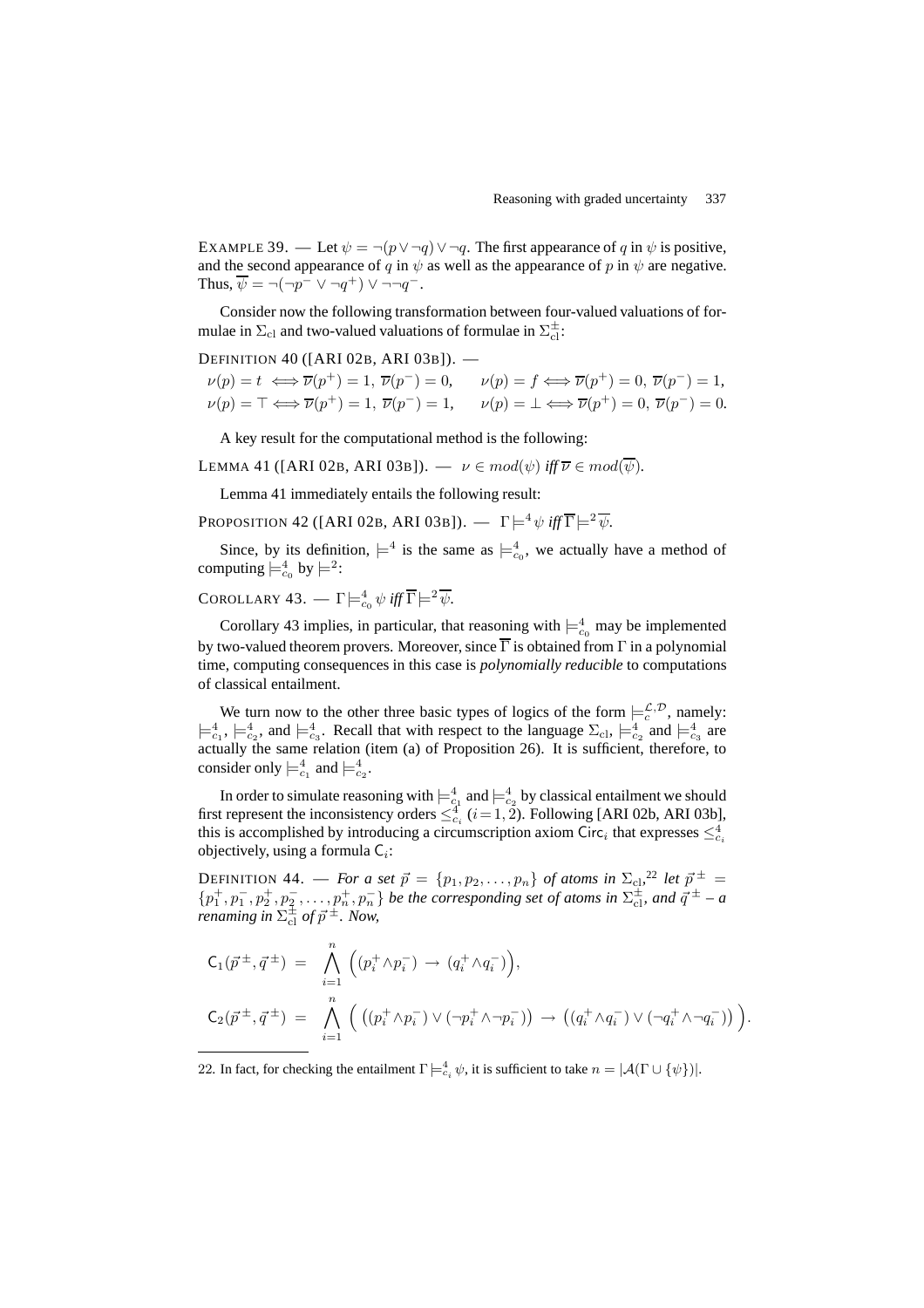*For a finite set*  $\Gamma$  *of formulae in*  $\Sigma_{\text{cl}}$  *depending on*  $\vec{p}^{\,\pm}$ *, and*  $i = 1, 2$ *, denote:* 

$$
\mathsf{Circ}_{i}^{\Gamma}(\vec{p}^{\pm}) = \forall (\vec{q}^{\pm}) \Big(\bigwedge_{\psi \in \Gamma} \overline{\psi}(\vec{q}^{\pm}) \rightarrow \big(\mathsf{C}_{i}(\vec{q}^{\pm}, \vec{p}^{\pm}) \rightarrow \mathsf{C}_{i}(\vec{p}^{\pm}, \vec{q}^{\pm})\big)\Big).
$$

Now we are ready to give a general characterization of reasoning with  $\models_c^4$  in terms of 'formula circumscription' [MCC 86] and two-valued entailment:

THEOREM 45. — Let  $\Gamma$  be a finite set of formulae and  $\psi$  a formula in  $\Sigma_{\text{cl}}$ . Let  $\textsf{Circ}_{i}^{\Gamma}$  $(i\!=\!1,2)$  *be the formula given in Definition 44. Then*  $\Gamma \models^4_{c_i} \psi$  *iff*  $\overline{\Gamma},$  Circ $^{\Gamma}_i \models^2 \overline{\psi}.$ 

Theorem 45 immediately follows from the following proposition:

PROPOSITION 46.  $-$  Let  $\Gamma$  be a finite set of formulae in  $\Sigma_{\text{cl}}$ . Then  $\nu$  is a  $c_i^4$ -mcm of  $\Gamma$   $(i = 1, 2)$  *iff*  $\overline{\nu}$  *is a model of*  $\overline{\Gamma}$  *and* Circ<sub>i</sub><sup> $\Gamma$ </sup>.

PROOF. — By Lemma 41,  $\nu$  is a model of  $\Gamma$  iff  $\overline{\nu}$  is a model of  $\overline{\Gamma}$ . It remains to show, then, that the fact that  $\overline{\nu}$  satisfies Circ<sup> $\Gamma$ </sup> is a necessary and sufficient condition for assuring that  $\nu$  is  $\leq_{c_i}^4$ -minimal among the models of  $\Gamma.$  Indeed, let  $(\vec{p}^\pm\!:\!\overline{\nu},\vec{q}^\pm\!:\!\overline{\mu})$ be the two-valued interpretation that interprets the symbols in  $\vec{p}^{\,\pm}$  according to  $\overline{\nu}$  and the symbols in  $\vec{q} \pm$  according to  $\overline{\mu}$ . It is easy to see that  $\nu \leq_{c_i}^4 \mu$  iff  $(\vec{p} \pm : \overline{\nu}, \vec{q} \pm : \overline{\mu})$ satisfies  $C_i(\vec{p}^\pm, \vec{q}^\pm)$ . It follows, therefore, that  $\overline{\nu}$  satisfies Circ $_i^\Gamma$  iff for every valuation μ that satisfies Γ and for which  $\mu \leq_{c_i}^4 \nu$ , it is also true that  $\nu \leq_{c_i}^4 \mu$ . Thus,  $\overline{\nu}$  satisfies Circ<sub>i</sub><sup> $\Gamma$ </sup> iff there is no model  $\mu$  of  $\Gamma$  such that  $\mu <_{c_i}^4 \nu$ , iff  $\nu \in \{(\Gamma, \leq_{c_i}^4)$  $\blacksquare$ ).

By Theorem 45 and Proposition 26(a) we also have the following result:

 $\text{COROLLARY 47.}$   $\_\text{C}$  *Let*  $\Gamma$  *be a finite set of formulae and*  $\psi$  *a formula in*  $\Sigma_{\text{cl}}$ *. Then*  $\Gamma{\models}^4_{c_3}\psi$  *iff*  $\overline{\Gamma}$ , Circ $^{\Gamma}_2{\models}^2\overline{\psi}$ .

Now, entailments of the form  $\Gamma \models_c^{\mathcal{L}, \mathcal{D}} \psi$  (where  $\leq_c^{\mathcal{L}, \mathcal{D}}$  is an inconsistency order in  $(\mathcal{L}, \mathcal{D})$ , and  $\Gamma \cup {\psi}$  is a finite set of formulae in  $\Sigma_{\text{cl}}$ ) can be reduced to questions of classical entailments by the algorithm of Figure 3.

```
compute \overline{\Gamma} and \overline{\psi}execute the algorithm of Figure 2 to determine the type of \leq^{\mathcal{L,D}}_clet i be the type of \leq_c^{\mathcal{L},\mathcal{D}}c^{\mathcal{L},\mathcal{D}} /* i.e., \models_c^{\mathcal{L},\mathcal{D}} = \models_{c_i}^4 */- if i = 0, check if \overline{\Gamma} \models^2 \overline{\psi}- if i=1, compute \mathsf{Circ}_1 and check if \overline{\Gamma}, \mathsf{Circ}_1^{\Gamma} \models^2 \overline{\psi}– otherwise, compute \mathrm{Circ}_2 and check if \overline{\Gamma}, \mathrm{Circ}_2^{\Gamma} \!\models^2 \! \overline{\psi}
```
**Figure 3.** Algorithm for converting  $\models_c^{L,D}$ -entailments to classical entailments.

Next we consider the computational complexity of reasoning with  $\models_c^{L,D}$ . Again, by Theorem 15 and the algorithm of Figure 2, the problem is polynomially reducible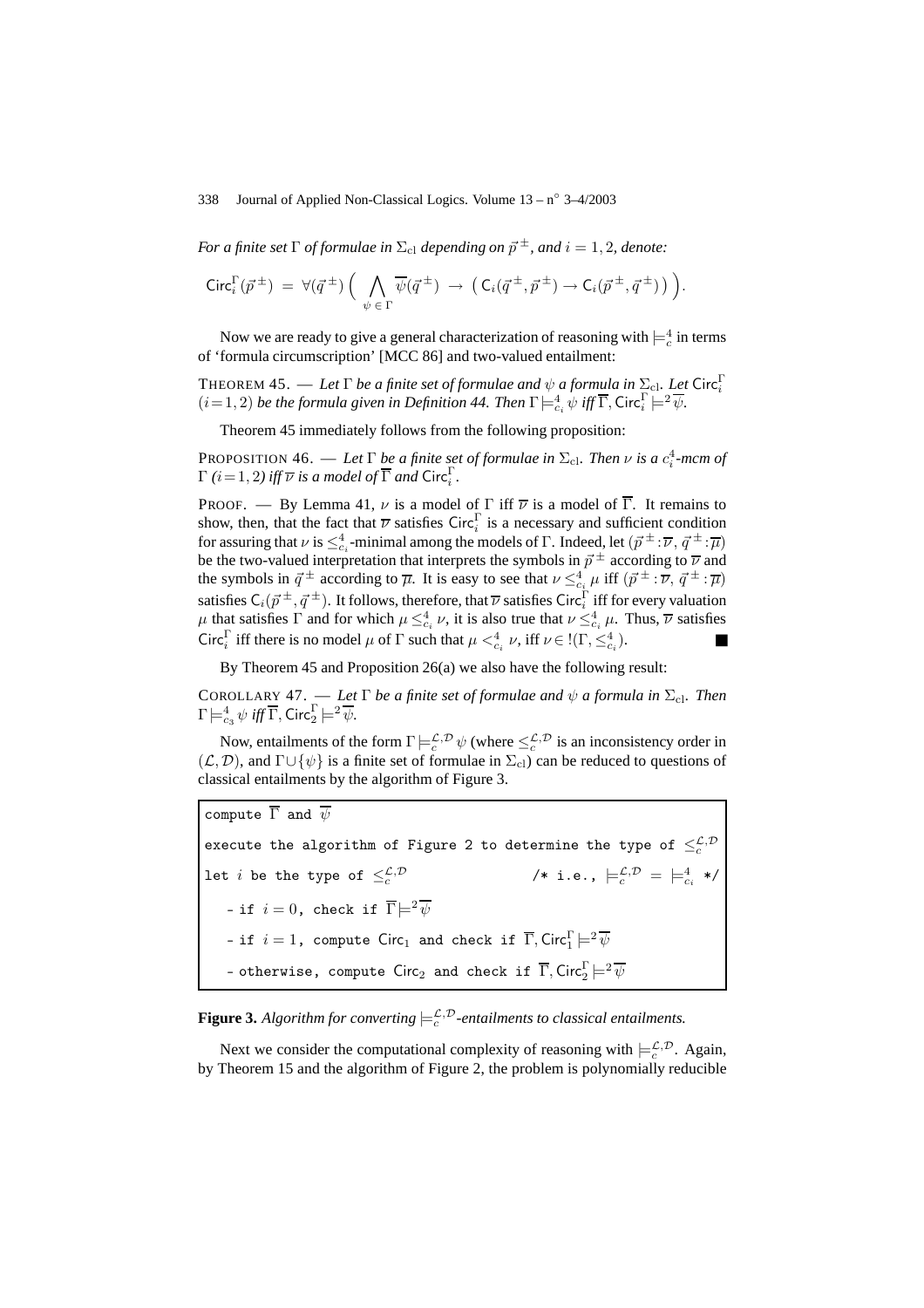to the four-valued case, so it is sufficient to consider only four-valued logics. As the following proposition shows, checking entailments with respect to such consequence relations is on the second level of the polynomial hierarchy.

PROPOSITION 48. — *Let* Γ, ψ *be in* Σ*. Then*

*1)* Checking if  $\Gamma \models_{c_0}^4 \psi$  is coNP-complete; if  $\Gamma$  is in CNF and  $\psi$  is an atom, the *same decision problem is in* P*.*

2) Checking if  $\Gamma \models_{c_i}^4 \psi$ , where  $1 \leq i \leq 3$ , is  $\Pi_2^{\mathsf{P}}$ -complete (even if  $\Gamma$  is in CNF and  $\psi$  *is an atom*).

NOTE 49. — The results in Proposition 48 remain the same also when  $\psi$  and the formulae of  $\Gamma$  are in  $\Sigma_{\text{cl}}$ .

The proof of Proposition 48 and Note 49 is a direct adaptation to our framework of the proof of Proposition 2 in [COS 02]; the interested reader is referred to the appendix of that paper. A computational analysis of the algorithm of Figure 3 provides an alternative proof for Note 49, as it shows that verifying  $\models^4_{c_0}$ -inferences is equivalent to checking classical entailment, and deciding  $\models_{c_i}^4$ -consequences of a finite theory in  $\Sigma_{\rm cl}$ is equivalent to validity checking of formulae with exactly one quantifier alternation (known to be  $\Pi_2^P$ -complete, see [WRA 76]).

#### **6. Summary and concluding remarks**

We have introduced a family of preferential logics that are useful for reasoning with different degrees of incomplete and inconsistent information. It is shown that these logics can be characterized in terms of four-valued consequence relations, and that they can be computed by algorithms that process second-order circumscriptive axioms.

As we have shown, the 'basic' non-degenerated consequence relations (i.e.,  $\models_{c_i}^4$ where  $1 \le i \le 3$ ) are all different, and none of them is strictly stronger than the other. The decision which one should be used in practice depends, therefore, on further considerations. For instance, the fact that  $\models_{c_2}^4$  and  $\models_{c_3}^4$  are the same as  $\models^2$  as long as the set of premises is classically consistent (but they are not trivial w.r.t. inconsistent set of premises), may be considered as an advantage for applications that need to draw classical conclusions from (classically) consistent theories. For other languages, the relative strength of the consequence relations may be a possible criterion for choosing the most appropriate formalism (see, e.g., Proposition 26 for a comparison of consequence relations with respect to the classical language).

It is worth noting that the logics that are defined here generalize some other formalisms, considered elsewhere in the literature for similar goals. The next proposition shows some examples of this.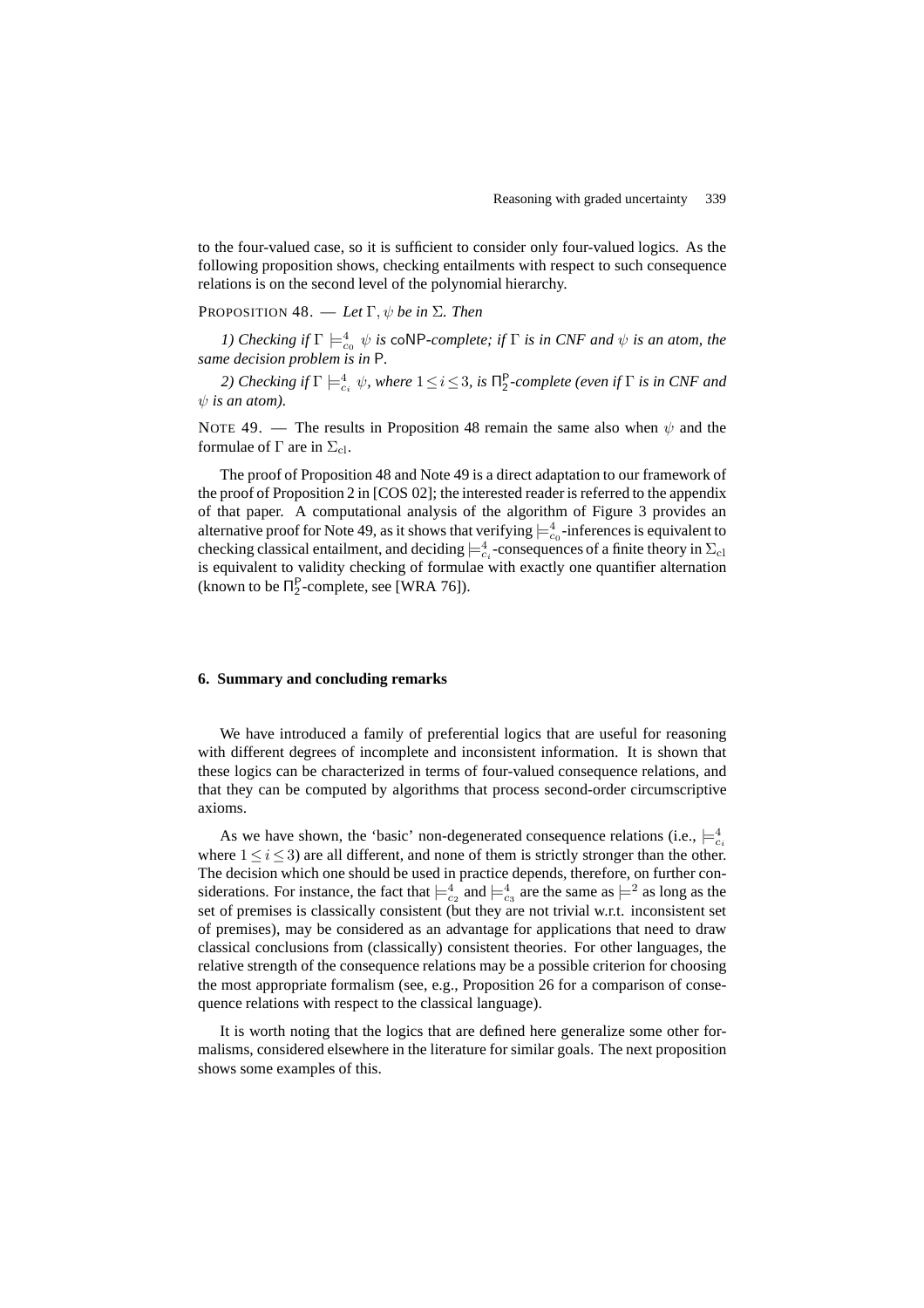# PROPOSITION  $50. - 23$

 $\models_{c_0}^4$  coincides with Belnap's four-valued logic [BEL 77a, BEL 77b]*, and it can be used for implementing Kleene's* [KLE 50] *and Priest's* [PRI 89, PRI 91] *threevalued logics (denoted, respectively,*  $\models^3_{\text{Kl}}$  and  $\models^3_{\text{LP}}$ *): for*  $\mathcal{A}(\Gamma \cup \{\psi\}) = \{p_1, p_2, \ldots\}$ *,* 

$$
\Gamma \models_{\text{KI}}^3 \psi \text{ iff } \Gamma, (p_1 \land \neg p_1) \supset f, (p_2 \land \neg p_2) \supset f, \dots \models_{c_0}^4 \psi
$$
  

$$
\Gamma \models_{\text{LP}}^3 \psi \text{ iff } \Gamma, p_1 \lor \neg p_1, p_2 \lor \neg p_2 \dots \models_{c_0}^4 \psi
$$

 $- \models_{c_1}^4$  and  $\models_{c_2}^4$  are, respectively, the same as the logics  $\models_{\mathcal{I}_1}^4$  and  $\models_{\mathcal{I}_2}^4$  of [ARI 98a, ARI 98b]*.* <sup>24</sup> *It follows, therefore, that these logics capture the notions of inclusion of inconsistency sets and* I*-mcms, introduced in* [ARI 98a, ARI 98b]*.*

 $- \models_{c_i}^4 (i\!=\! 1,2,3)$  *can be used for implementing Priest's three-valued preferential*  $logic$  LPm  $(\models^3_{\text{LPm}})$  [PRI 89, PRI 91]*, for reasoning with minimal inconsistency*:<sup>25</sup> *if*  $\mathcal{A}(\Gamma \cup \{\psi\}) = \{p_1, p_2, \ldots\}$ , then  $\Gamma \models^3_{\text{LPm}} \psi$  iff  $\Gamma, p_1 \vee \neg p_1, p_2 \vee \neg p_2 \ldots \models^4_{c_i} \psi$ .

PROOF (OUTLINE). — The consequence relation  $\models_{c_0}^4$  and Belnap's four-valued logic are the same simply because in both cases conclusions are based on all the fourvalued models of the premises. The relation of  $\models_{c_0}^4$  to the three-valued logic  $\models_{\text{KL}}^3$ (respectively,  $\models^3_{\text{LP}}$ ) follows from the fact that the  $\{t, f, \perp\}$ -models (respectively, the  $\{t, f, \top\}$ -models) of  $\Gamma$  are the same as the four-valued models of  $\Gamma \cup \{p_1 \land \neg p_1 \supset \bot\}$ f,  $p_2 \wedge \neg p_2 \supset f, \ldots$ } (respectively, the four-valued models of  $\Gamma \cup \{p_1 \vee \neg p_1, p_2 \vee \neg p_2\}$  $\neg p_2, \ldots$ }).

For the second item, consider an inconsistency set  $\mathcal I$  (in the sense of [ARI 98a, ARI 98b]) in a logical lattice  $(L, \mathcal{D})$ . It induces an inconsistency order  $\leq_c$  in  $(L, \mathcal{D})$ , where  $x \leq_c y$  iff  $y \in \mathcal{I}$  and  $x \notin \mathcal{I}$ . In  $\mathcal{FOUR}$ , there are two inconsistency sets  $\mathcal{I}_1 = \{\top\}$ and  $\mathcal{I}_2 = \{\top, \bot\}$ , so the corresponding inconsistency orders in this case are  $\leq_{c_1}^4$  and  $\leq_{c_2}^4$ , respectively. Also, it is easy to verify that a four-valued valuation M is an  $\mathcal{I}_j$ mcm of a theory  $\Gamma$  iff it is a  $c_j^4$ -mcm of  $\Gamma$  ( $j = 1, 2$ ), and so for every  $\psi$  in  $\Sigma$  and for  $j = 1, 2$ , we have that  $\Gamma \models^4_{\mathcal{I}_j} \psi$  iff  $\Gamma \models^4_{c_j} \psi$ .

The last item immediately follows from the previous item and Proposition 69 of [ARI 98b], which states a similar property as in our proposition, but for the consequence relations  $\models_{\mathcal{I}_j}^4 (j=1,2)$ .

A major goal for future work is to carry on the ideas of Section 5, so that *practical* reasoning with  $\models_c^{\mathcal{L},\mathcal{D}}$  will become more feasible. As making decisions in the presence of (different types and levels of) uncertainty is a matter of everyday life, this challenge is certainly worthy.

<sup>23</sup>. In what follows we shall assume that the reader is familiar with the relevant formalisms, and so we shall omit the corresponding definitions. For more details, one may check the references that appear in the proposition.

<sup>24.</sup> Note, however, that there is no equivalent in [ARI 98a, ARI 98b] to  $\models_{c_3}^4$ .

<sup>25.</sup> Also known as the logic  $\models_m$  of Besnard et al., see [BES 03].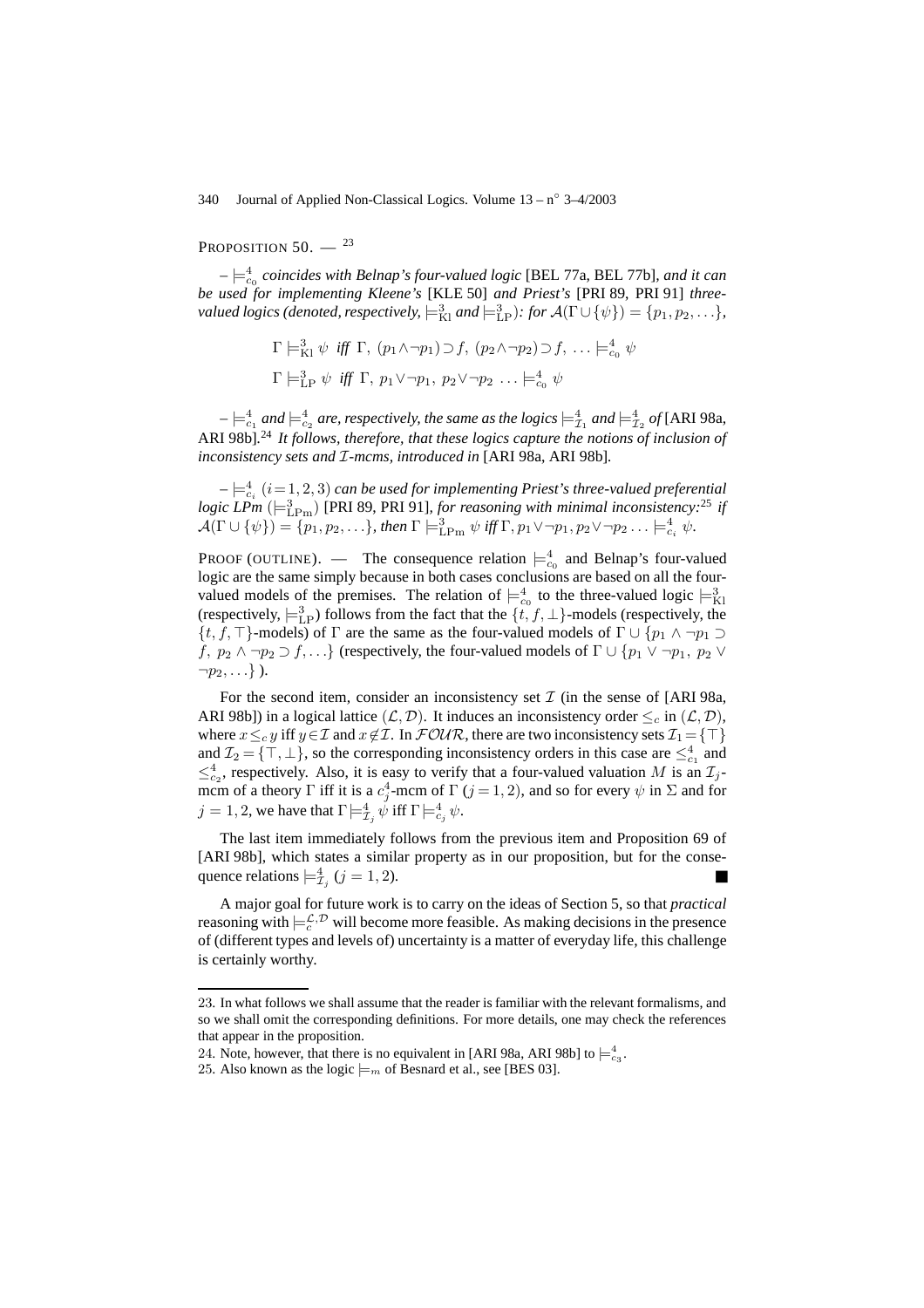#### **7. References**

- [ARI 96] ARIELI O., AVRON A., "Reasoning with logical bilattices", *Journal of Logic, Language, and Information*, vol. 5, num. 1, 1996, p. 25–63.
- [ARI 98a] ARIELI O., AVRON A., "The logical role of the four-valued bilattice", *Proc. 13th Annual Symp. on Logic in Computer Science* (LICS'98), IEEE Press, 1998, p. 218–226.
- [ARI 98b] ARIELI O., AVRON A., "The value of the four values", *Artificial Intelligence*, vol. 102, num. 1, 1998, p. 97–141.
- [ARI 99] ARIELI O., AVRON A., "Nonmonotonic and paraconsistent reasoning: From basic entailments to plausible relations", HUNTER A., PARSONS S., Eds., *Proc. 7th Conf. on Symbolic and Quantitative Approaches to Reasoning with Uncertainty* (ECSQARU'99), num. 1638 LNAI, Springer, 1999, p. 11–22.
- [ARI 00a] ARIELI O., AVRON A., "Bilattices and paraconsistency", Batens et al. [BAT 00b], p. 11–27.
- [ARI 00b] ARIELI O., AVRON A., "General patterns for nonmonotonic reasoning: From basic entailments to plausible relations", *The Logic Journal of the IGPL*, vol. 8, num. 2, 2000, p. 119–148.
- [ARI 02a] ARIELI O., "Paraconsistent declarative semantics for extended logic programs", *Annals of Mathematics and Artificial Intelligence*, vol. 36, num. 4, 2002, p. 381–417.
- [ARI 02b] ARIELI O., DENECKER M., "Modeling paraconsistent reasoning by classical logic", EITER T., SCHEWE K. D., Eds., *Proc. 2nd Symp. on Foundations of Information and Knowledge Systems* (FoIKS'02), num. 2284 LNCS, Springer, 2002, p. 1–14.
- [ARI 03a] ARIELI O., "Preferential logics for reasoning with graded uncertainty", Nielsen, Zhang [NIE 03], p. 515–527.
- [ARI 03b] ARIELI O., DENECKER M., "Reducing preferential paraconsistent reasoning to classical entailment", *Journal of Logic and Computation*, vol. 13, num. 4, 2003, p. 557– 580.
- [AVR 91] AVRON A., "Simple consequence relations", *Information and Computation*, vol. 92, 1991, p. 105–139.
- [AVR 01] AVRON A., LEV I., "A formula-preferential base for paraconsistent and plausible non-monotonic reasoning", *Proc. KRR-4, IJCAI'01 Workshop on Inconsistency in Data and Knowledge*, 2001, p. 60–70.
- [AVR 02] AVRON A., "Classical Gentzen-type methods in propositional many-valued logics", FITTING M., ORLOWSKA E., Eds., *Theory and Applications in Multiple-Valued Logics*, p. 113–151, Springer, 2002.
- [BAT 98] BATENS D., "Inconsistency-adaptive logics", ORLOWSKA E., Ed., *Logic at Work*, p. 445–472, Physica Verlag, 1998.
- [BAT 00a] BATENS D., "A survey on inconsistency-adaptive logics", Batens et al. [BAT 00b], p. 49–74.
- [BAT 00b] BATENS D., MORTENSEN C., PRIEST G., VAN BENDEGEM J., Eds., *Frontiers of Paraconsistent Logic*, vol. 8 of *Studies in Logic and Computation*, Research Studies Press, 2000.
- [BAT 02] BATENS D., "On a partial decision method for dynamic proofs", DECKER H., VILLADSEN J., WARAGAI T., Eds., *Proc. PCL'02, ICLP'02 Workshop on Paraconsistent*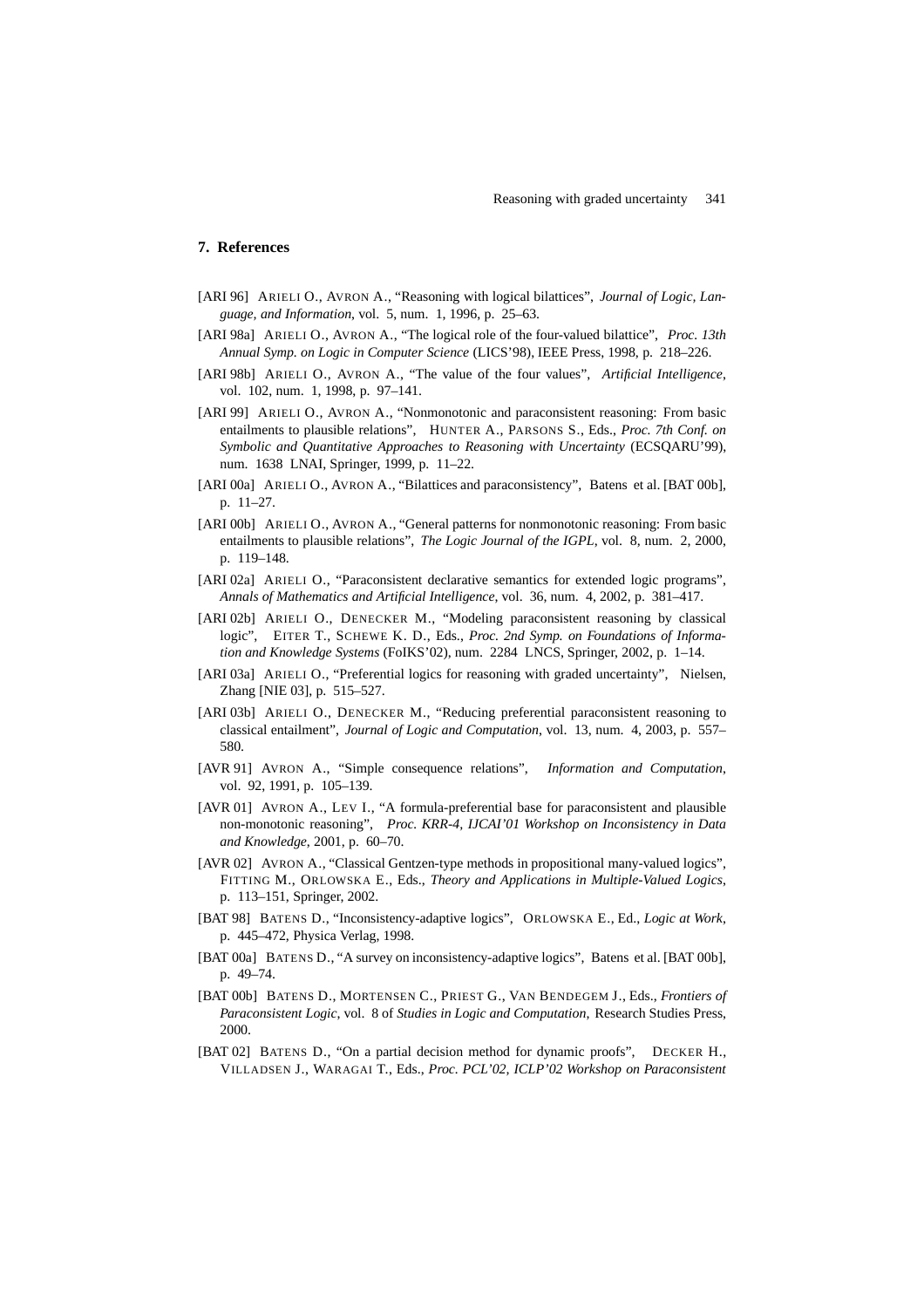*Computational Logic*, 2002, p. 91–108.

- [BEL 77a] BELNAP N. D., "How a computer should think", RYLE G., Ed., *Contemporary Aspects of Philosophy*, p. 30–56, Oriel Press, 1977.
- [BEL 77b] BELNAP N. D., "A useful four-valued logic", DUNN J. M., EPSTEIN G., Eds., *Modern Uses of Multiple-Valued Logics*, p. 7–37, Reidel Publishing Company, 1977.
- [BEN 95] BENFERHAT S., DUBOIS D., PRADE H., "How to infer from inconsistent beliefs without revising?", *Proc. 14th Int. Joint Conf. on Artificial Intelligence* (IJCAI'95), 1995, p. 1449–1455.
- [BEN 01] BENFERHAT S., BESNARD P., Eds., *Proc. 8th Conf. on Symbolic and Quantitative Approaches to Reasoning with Uncertainty* (ECSQARU'01), num. 2143 LNAI, Springer, 2001.
- [BES 03] BESNARD P., SCHAUB T., TOMPITS H., WOLTRAN S., "Paraconsistent reasoning via quantified Boolean formulas II: Circumscribing inconsistent theories", Nielsen, Zhang [NIE 03], p. 528–539.
- [BIA 57a] BIALYNICKI-BIRULA A., "Remarks on quasi-boolean algebras", *Bull. Acad. Polonaise des Sciences Cl. III*, vol. V, num. 6, 1957, p. 615–619.
- [BIA 57b] BIALYNICKI-BIRULA A., RASIOWA H., "On the representation of quasi-boolean algebras", *Bull. Acad. Polonaise des Sciences Cl. III*, vol. V, num. 3, 1957, p. 259–261.
- [CAR 02a] CARNIELLI W. A., CONIGLIO M. E., D'OTTAVIANO I., Eds., *Paraconsistency: The logical way to the inconsistent*, Num. 228 Lecture Notes in Pure and Applied Mathematics, Marcel Dekker, 2002.
- [CAR 02b] CARNIELLI W. A., MARCOS J., "A taxonomy of C-systems", Carnielli et al. [CAR 02a], p. 1–94.
- [COS 74] DA COSTA N. C. A., "On the theory of inconsistent formal systems", *Notre Dam Journal of Formal Logic*, vol. 15, 1974, p. 497–510.
- [COS 02] COSTA-MARQUIS S., MARQUIS P., "Complexity results for paraconsistent inference relations", *Proc Int. Conf. on Principles of Knowledge Representation and Reasoning* (KR'02), Morgan Kaufmann Publishers, 2002, p. 61–72.
- [DAM 98] DAMASIO C. M., PEREIRA L. M., "A survey on paraconsistent semantics for extended logic programs", GABBAY D. M., SMETS P., Eds., *Handbook of Defeasible Reasoning and Uncertainty Management Systems*, vol. 2, p. 241–320, Kluwer, 1998.
- [DOH 97] DOHERTY P., LUKASZEWICZ W., SZALAS A., "Computing circumscription revisited: A reduction algorithm", *Automated Reasoning*, vol. 18, 1997, p. 297–334.
- [DUB 94] DUBOIS D., LANG J., PRADE H., "Possibilistic logic", GABBAY D., HOGGER C., ROBINSON J., Eds., *Handbook of Logic in Artificial Intelligence and Logic Programming*, p. 439–513, Oxford Science Publications, 1994.
- [FIT 90] FITTING M., "Kleene's logic, generalized", *Journal of Logic and Computation*, vol. 1, 1990, p. 797–810.
- [GAB 85] GABBAY D. M., "Theoretical foundation for non-monotonic reasoning in expert systems", APT K. P., Ed., *Proc. of the NATO Advanced Study Inst. on Logic and Models of Concurrent Systems*, Springer, 1985, p. 439–457.
- [GIN 88] GINSBERG M. L., "Multi-valued logics: A uniform approach to reasoning in AI", *Computer Intelligence*, vol. 4, 1988, p. 256–316.
- [HÁJ 98] HÁJEK P., *Metamathematics of Fuzzy Logic*, Kluwer Academic Publishers, 1998.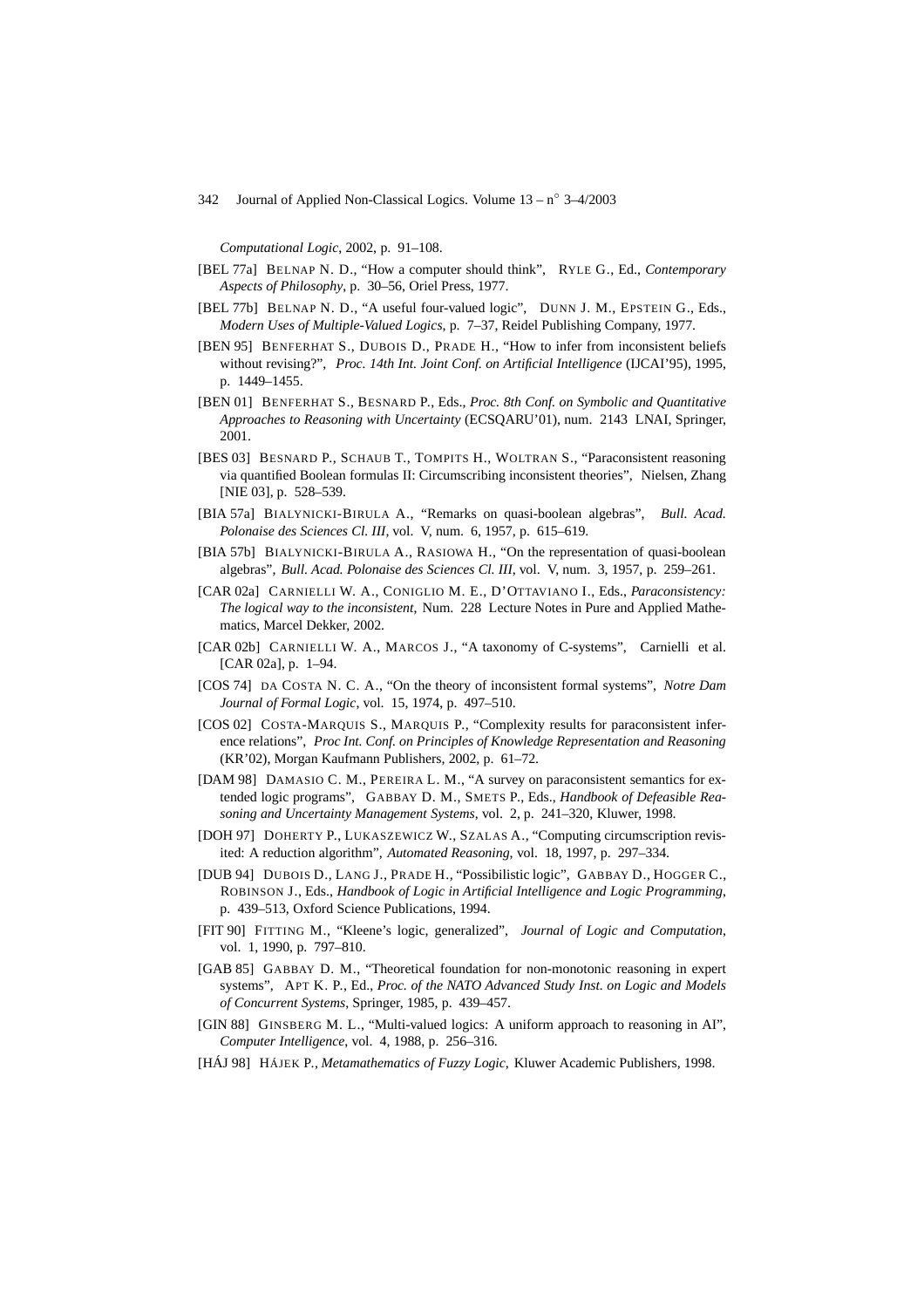- [KAL 58] KALMAN J. A., "Lattices with involution", *Trans. of the American Mathematical Society*, vol. 87, 1958, p. 485–491.
- [KIF 92] KIFER M., LOZINSKII E. L., "A logic for reasoning with inconsistency", *Automated Reasoning*, vol. 9, num. 2, 1992, p. 179–215.
- [KLE 50] KLEENE S. C., *Introduction to metamathematics*, Van Nostrand, 1950.
- [KRA 90] KRAUS S., LEHMANN D., MAGIDOR M., "Nonmonotonic reasoning, preferential models and cumulative logics", *Artificial Intelligence*, vol. 44, num. 1–2, 1990, p. 167– 207.
- [LEH 92] LEHMANN D., MAGIDOR M., "What does a conditional knowledge base entail?", *Artificial Intelligence*, vol. 55, 1992, p. 1–60.
- [LEH 01] LEHMANN D., "Nonmonotonic logics and semantics", *Journal of Logic and Computation*, vol. 11, num. 2, 2001, p. 229–256.
- [LUK 01] LUKASIEWICZ T., "Fixpoint characterizations for many-valued disjunctive logic programs with probabilistic semantics", EITER T., FABER W., TRUSZCZYŃSKI T., Eds., *Proc Int. Conf. on Logic Programming and Non-Monotonic Reasoning* (LPNMR'01), num. 2173 LNAI, Springer, 2001, p. 336–350.
- [MAK 89] MAKINSON D., "General theory of cumulative inference", REINFRANK M., Ed., *Proc. Int. Conf. on Non-Monotonic Reasoning*, num. 346 LNAI, Springer, 1989, p. 1–18.
- [MAK 94] MAKINSON D., "General patterns in nonmonotonic reasoning", GABBAY D., HOGGER C., ROBINSON J., Eds., *Handbook of Logic in Artificial Intelligence and Logic Programming*, vol. 3, p. 35–110, Oxford Science Publications, 1994.
- [MCC 80] MCCARTHY J., "Circumscription A form of non monotonic reasoning", *Artificial Intelligence*, vol. 13, num. 1–2, 1980, p. 27–39.
- [MCC 86] MCCARTHY J., "Applications of circumscription to formalizing common-sense knowledge", *Artificial Intelligence*, vol. 28, 1986, p. 89–116.
- [NIE 03] NIELSEN T. D., ZHANG N. L., Eds., *Proc. 9th Conf. on Symbolic and Quantitative Approaches to Reasoning with Uncertainty* (ECSQARU'03), num. 2711 LNAI, Springer, 2003.
- [OHL 96] OHLBACH H. J., "SCAN Elimination of predicate quantifiers", *Proc. 13th International Conference on Automated Deduction* (CADE'96), num. 1104 LNCS, p. 161–165, Springer, 1996.
- [PEA 89] PEARL J., "Reasoning under uncertainty", *Annual Review of Computer Science*, vol. 4, p. 37–72, Annual Reviews Inc., 1989.
- [PRI 89] PRIEST G., "Reasoning about truth", *Artificial Intelligence*, vol. 39, 1989, p. 231– 244.
- [PRI 91] PRIEST G., "Minimally Inconsistent LP", *Studia Logica*, vol. 50, 1991, p. 321–331.
- [SCH 00] SCHLECHTA K., "Unrestricted preferential structures", *Journal of Logic and Computation*, vol. 10, num. 4, 2000, p. 573–581.
- [SHO 88] SHOHAM Y., *Reasoning about change: time and causation from the standpoint of artificial intelligence*, MIT Press, 1988.
- [SUB 90] SUBRAHMANIAN V. S., "Mechanical proof procedures for many valued latticebased logic programming", *Journal of Non-Classical Logic*, vol. 7, 1990, p. 7–41.
- [TAR 41] TARSKI A., *Introduction to logic*, Oxford University Press, 1941.